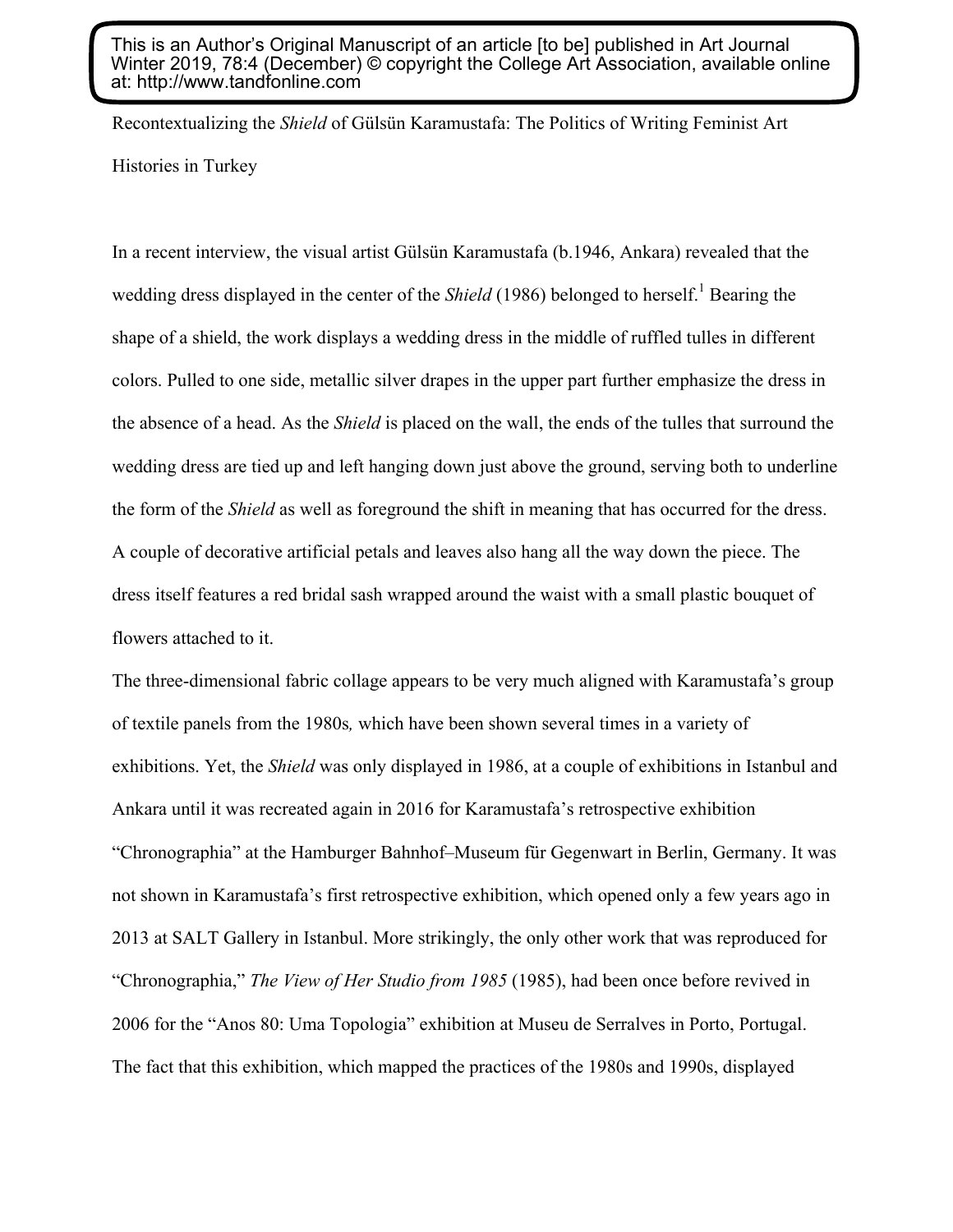Karamustafa's *The View of Her Studio from 1985* together with artists including Mona Hatoum (b.1952) and Barbara Kruger (b.1945) was very significant for Karamustafa as she was able to see her work in the transnational, contemporary context for the first time.<sup>2</sup> While these exhibitions allowed us to encounter Karamustafa's complete oeuvre, the artworks they unveiled have raised many questions as to their significance and meaning in the wider context of her work. The interviews, commentaries and notes that followed the exhibitions have also brought up new information for debate enabling us to recontextualize not only the *Shield,* the only other work that was considered worthy to be reproduced for "Chronographia," but also her earlier works in general. Thus, in what follows, I want to explore the *Shield* and by extension, to read Karamustafa's wider oeuvre against the grain by unfolding its particular dimensions that have so far gone unnoticed in the literature. In order to do that, first I want to discuss the ways in which the contemporary art histories of Turkey have positioned Karamustafa as a 'woman artist' and how her work has been interpreted through the decades. This exploration will consequently allow me to reflect on the practice of writing art histories in Turkey, leading me to offer a variety of meanings for the *Shield*, all the while unlocking parts of Karamustafa's personal history from the late 1960s to the 1980s that have in fact prevailed in her art making.

Particularly since the 2000s, Karamustafa's work has been the subject of attention across the international art world and often endorsed for its versatility and critical outlook. Guggenheim MAP Global Art Initiative described her on its website as "[o]ne of Turkey's most outspoken and celebrated artists," who "examine[s] the complexities of gender, globalization, and migration." In 2007 "[p]robably no other body of work by a Turkish artist," René Block wrote, "reflects the political and cultural realities of the 1980s with an intensity and sweep comparable to that of Gülsün Karamustafa."3 In 2015, Karamustafa was awarded a Prince Claus Award for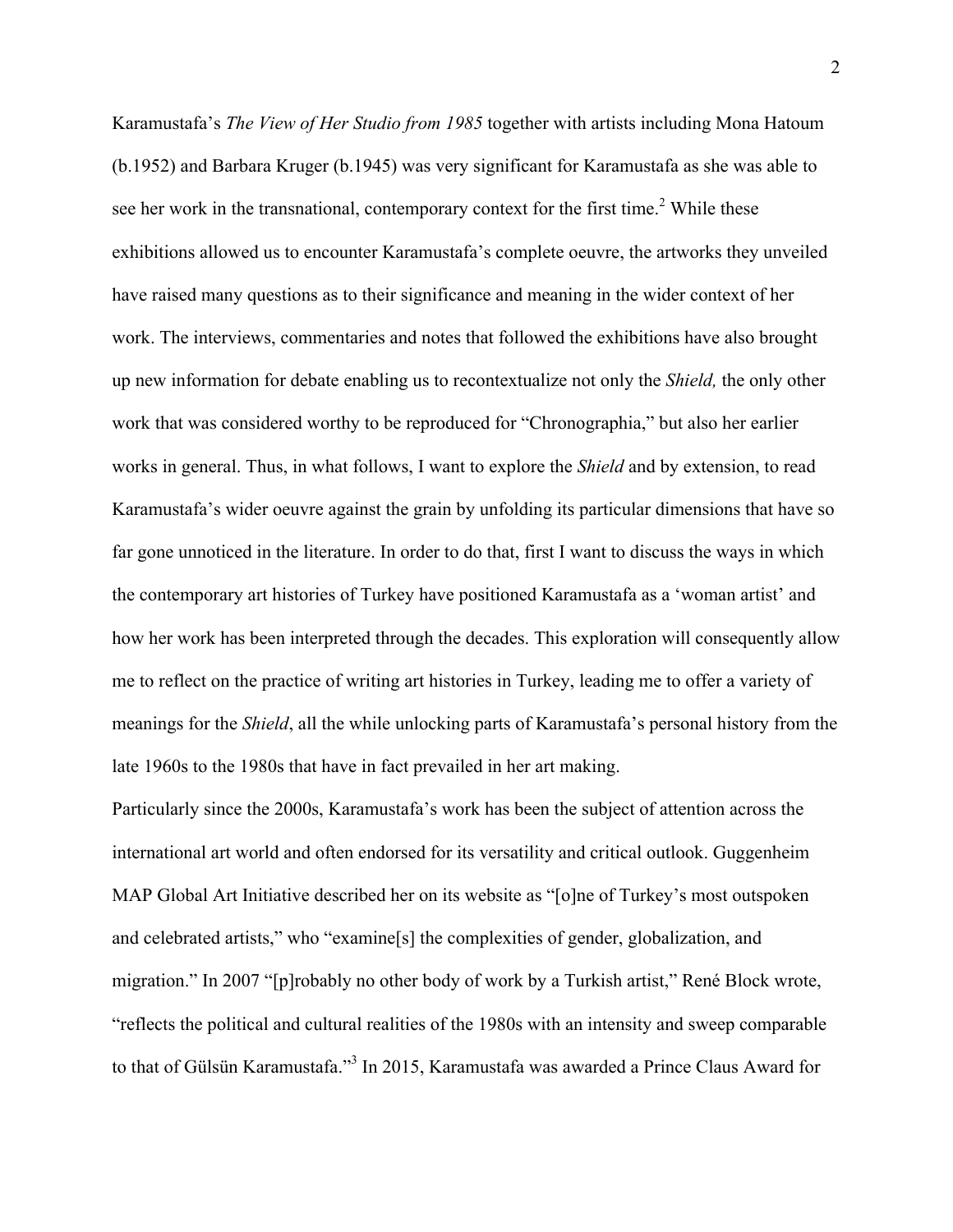her "immense contribution to contemporary Turkish art and its development; and for confronting socio-political tensions and nurturing understanding and tolerance," as listed on the Prince Claus Fund's website. And recently, Udo Kittelmann subscribed to a similar rhetoric in the catalogue of "Chronographia," in which Karamustafa is described as "one of the leading artists of the second half of the  $20<sup>th</sup>$  century in Turkey  $\ldots$  not only a critical observer of migratory and globalisation processes, but also a chronicler of Turkish history as a phenomenon between enforced Westernisation and occidentalist fervour."<sup>4</sup>

Around the same time, the art world in Turkey has recognized the importance of Karamustafa's practice. In art historical narratives, the artist has been canonized and championed as one of the leaders of conceptual art in Turkey.<sup>5</sup> Her "role as a woman artist" has been acknowledged in the emergence of contemporary art: she has many a time been coined as one of the "mothers" of contemporary art in Turkey.<sup>6</sup> Rural-to-urban migration, and later immigration, which Karamustafa has time and again engaged with in her work, has prevailed in art histories. And whilst several of the artist's pieces were appraised as a "sociological laboratory,"<sup>7</sup> as she had enquired "the iconography and the everyday objects of the exploding suburbia,"<sup>8</sup> Karamustafa's exploration of suburbia and migration has not always been deemed worthy of art historical consideration or critical attention.

In the 1970s, when Karamustafa started her professional career, critics generally disapproved of her paintings, which is in fact her primary medium, and categorized them under the genre of "folk" and "arabesque" due to their subject matters and naive style.<sup>9</sup> Nor in the following decade did her new textile works and installations, which pursued the same investigative outlook in a similar unpretentious fashion, receive good reviews. They were often condemned as abstract "kitsch" visions.<sup>10</sup> One art critic's comments particularly stand out as she characterized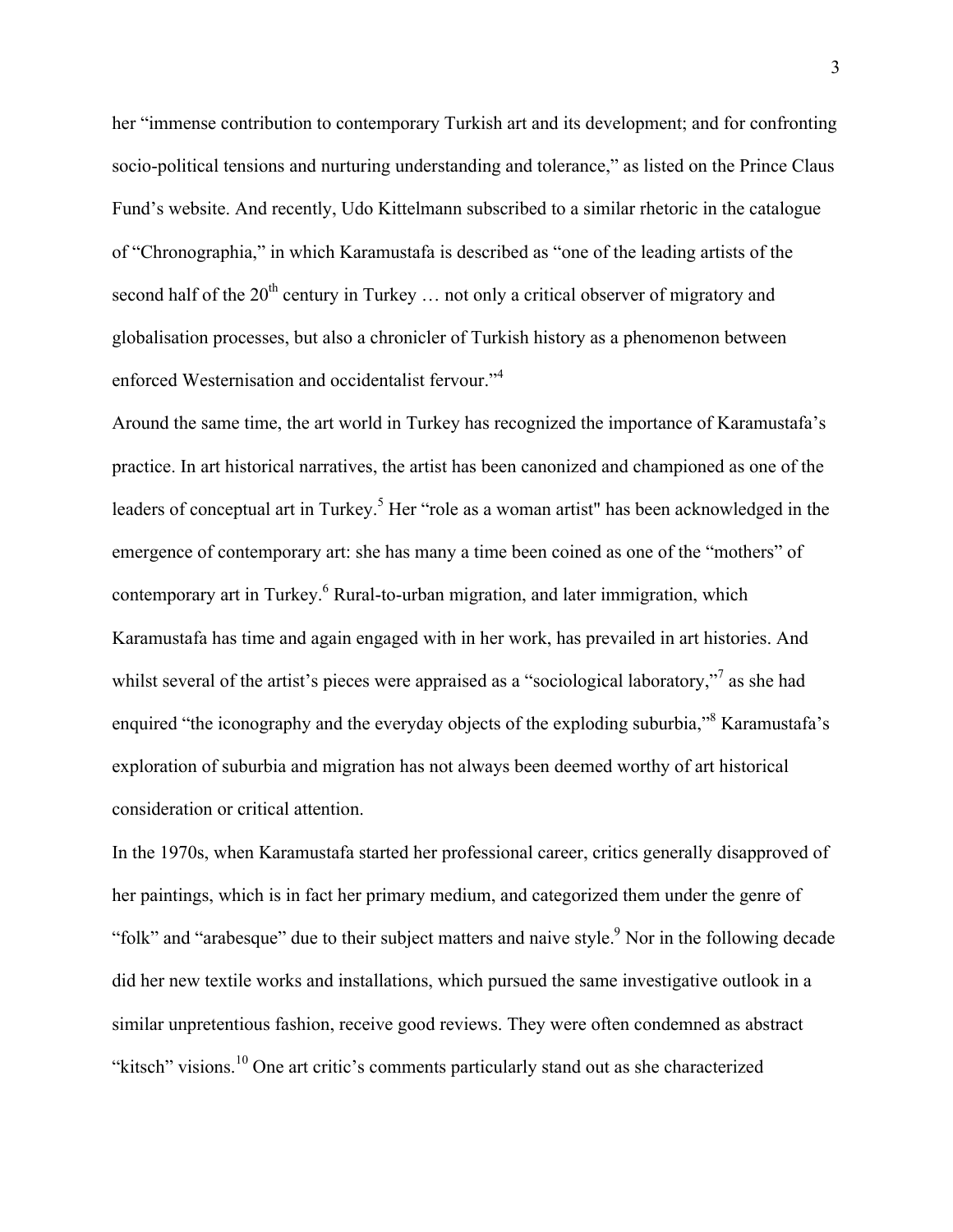Karamustafa's work at the 6th edition of "A Cross-Section of the Avant-Garde Turkish Art" exhibition. The critic, Şükran Moral, who later became a feminist performance artist, described the works, including the *Shield*, as ambiguous, stressing that their message was not clear. She was not sure whether Karamustafa wanted to critique or just to display these "kitsch objects" in the "panorama" she created, which in her words, included "everything from plastic flowers to rugs, *a wedding dress* and [second] class posters."<sup>11</sup> In this period, as Karamustafa has recently revealed, she was feeling very much isolated as she thought her work did not fit in with that of others.<sup>12</sup> Soon after she had created the *Shield* in 1986, she stopped doing paintings and textile works and started working only on site-specific works and ready-made objects.<sup>13</sup>

In those days, only a few critics opposed what has gradually become an art historical trope. For example, Ahmet Köksal was one of the first to attempt to acknowledge, if only partially, the political concerns that Karamustafa has alluded to in her work.<sup>14</sup> In the 1980s, Semra Germaner proposed an interdisciplinary context by connecting the artist's work with the novels of Latife Tekin (b.1957), a prominent woman author of the time, who was also engaging with "the topic of arabesque."<sup>15</sup> In the decade after, Deniz Sengel provided readers with a view of Karamustafa's textile panels and paintings that linked them to Byzantine artistic traditions and by extension, with a mystical and ritualistic dimension.<sup>16</sup>

Particularly notable is that it was not until the early 2000s that art histories discovered the gender dimension of the artist's work. Barbara Heinrich pointed out that Karamustafa's paintings portrayed the ways in which the women have been defined by the allocation of prescribed roles: as mothers, brides and daughter. She further asserted that Karamustafa's work evoked the question of nationalism in Turkey through an elaborate investigation of gender in the fabric of society.<sup>17</sup> Ahu Antmen underlined that while Karamustafa's early paintings depicted the lives of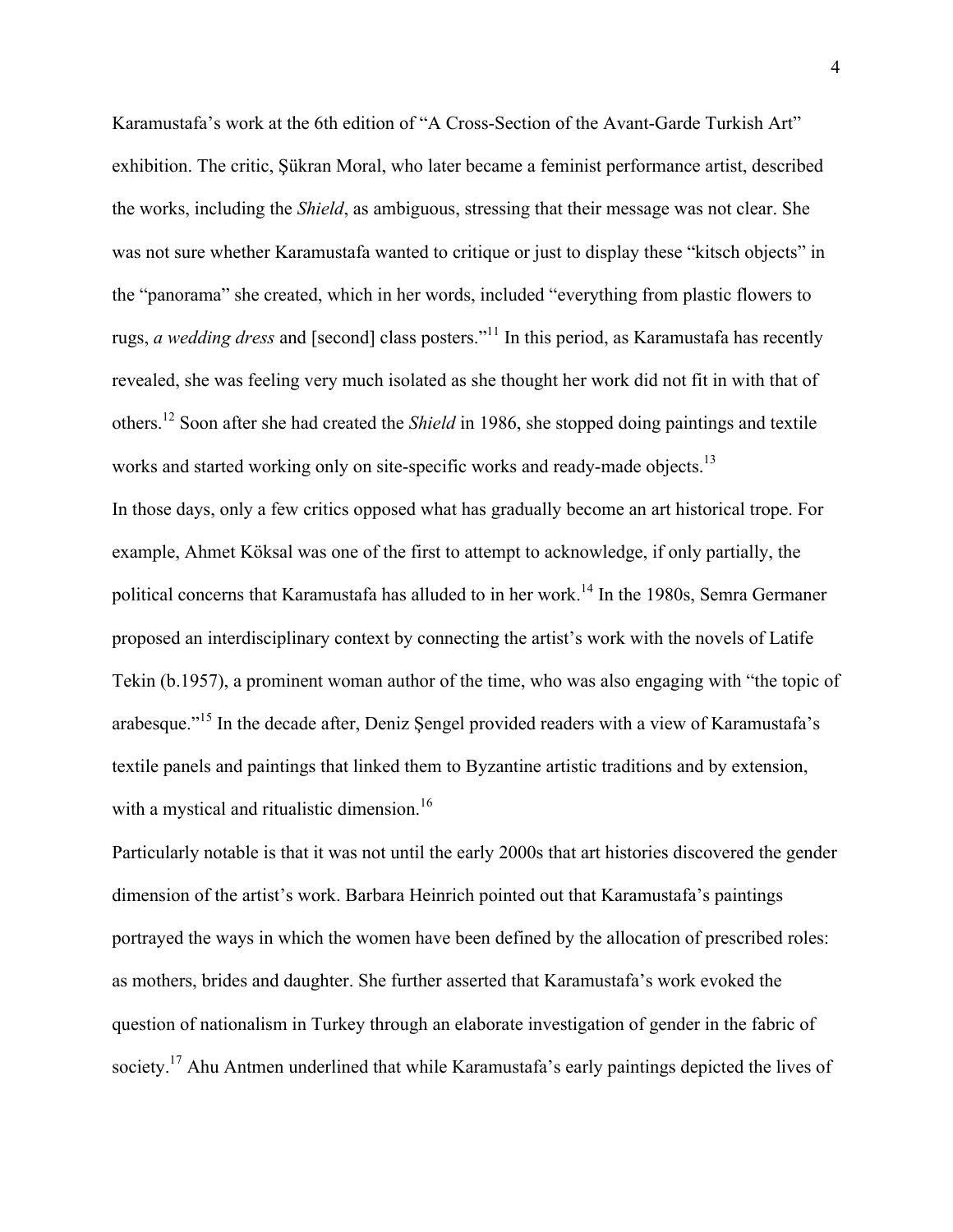migrant women whose identity was structured by "traditionally restrictive gender codes," her textile pieces were premised on the chasm between arts and crafts as "gendered categories."<sup>18</sup> Moreover, Antmen stressed that her work explored "the formulation of gender constructs from the Ottoman era to today"19 as the artist drew on her analyses of orientalist paintings in her later installations. Articulated against the perpetuated gender roles in society, not only Karamustafa but also several other women artists in Turkey have critically engaged with the politics of gender in their art.<sup>20</sup> I argue that this engagement has not only been reflected in the narratives but has also been discursively accounted for in the development of art in Turkey. For example, Beral Madra has observed that in the 1970s, women artists produced works that were somewhat "apologetic and descriptive"<sup>21</sup> in that they seemed to downplay their sexuality and be less inquisitive in their investigations into the body, but between the 1980s and 2000s they gradually became more daring and subjective, producing works that were explicitly critical of the gendered social structures.

The fact that narratives have developed a strong orientation in discussing the role that gender has played in artworks, not only in Karamustafa's art but in a number of works by women artists, I suggest has somewhat neutralized the engagement of these practices with other positions of criticality, such as the political.<sup>22</sup> While this lead the gender debate to become shorthand for women's art in histories of contemporary Turkish art,<sup>23</sup> if not for 'feminist art,<sup>24</sup> all the while excluding the art historical inquiry into diverse approaches that could speak to sexual difference or lived experience. That Susan Platt has suggested that many Turkish women artists, including Karamustafa, "only rarely  $\ldots$  paint [ed] private stories or psychic traumas"<sup>25</sup> is significant in this sense as it appears to be aligned with this particular practice of writing art histories.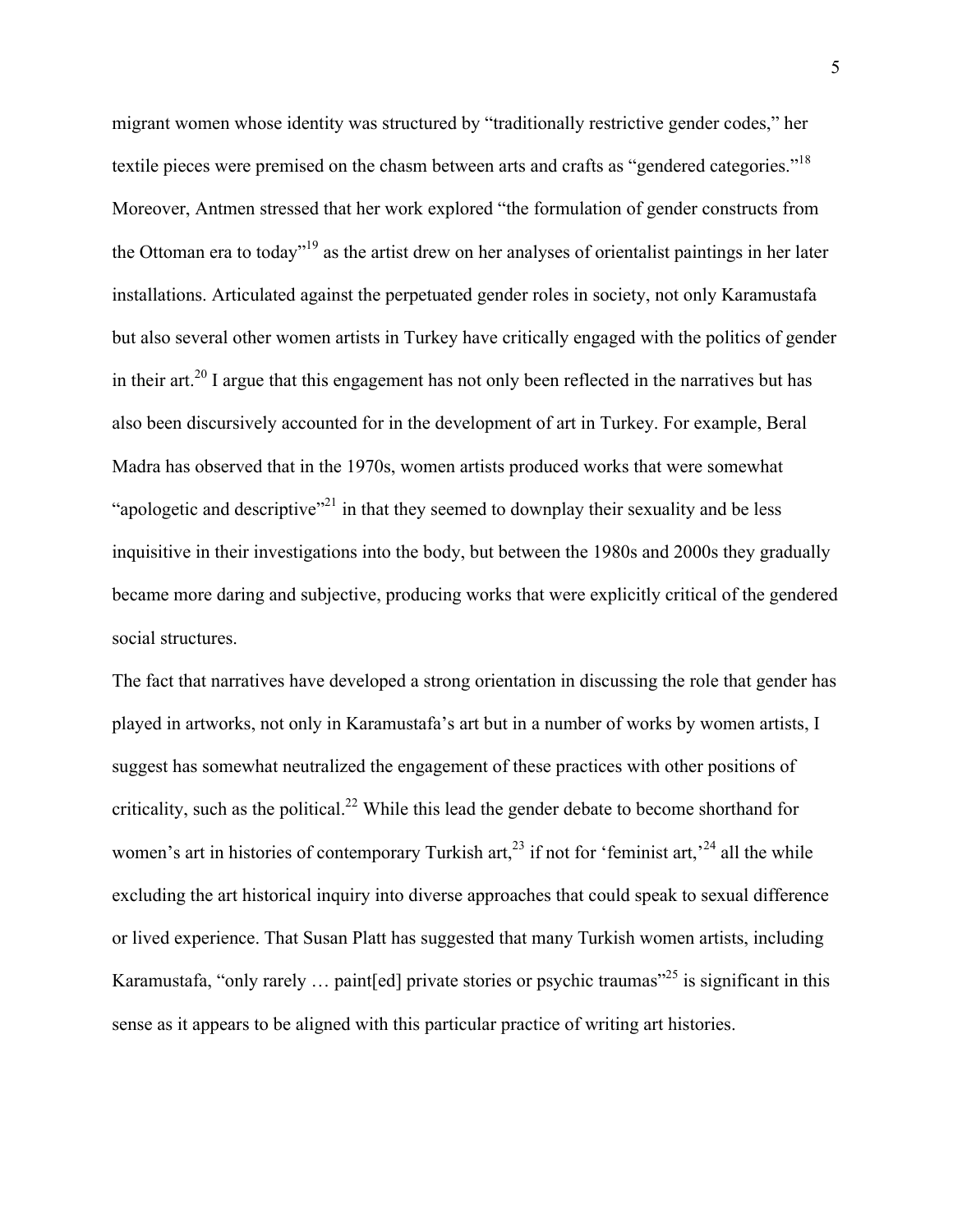In this respect, it is not surprising to note that narratives have often alluded to the art of the 1980s as an "apolitical conceptual practice."<sup>26</sup> Indeed, portrayals of Karamustafa constitute such a case due to the rather politically deprived representations of her work resulting in unilateral views that do not take on her political engagement, *actual encounters* or *lived experiences*. <sup>27</sup> Rather, they pivot only on the aspects of her work that problematize migration and by extension, gender. Certainly, the discursive dissociation of art and the political in Turkey may be understood in the context of the military coup of 1980, which created, what Erden Kosova called, a "period of paralysis ... a social vacuum ... [that] suspended all political activities by brutal force.<sup>228</sup> The atmosphere of fear and pressure was created after 1971 by the issue of the Turkish military memorandum has somewhat been carried through the 1980s until today. Indeed, many contemporary artists still feel compelled to conceal their former political engagements.<sup>29</sup> However, Karamustafa has not been one of these artists.

As T.J. Clark has pointed out, "encounters" between the social and the political take on a crucial importance in art historical research as they explain the ways in which an experience or an event becomes an image, a form, and a work of art.<sup>30</sup> Positioning the background as the foreground, Clark suggests discovering the "network of real, complex relations" and "concrete transactions [that] are hidden behind the mechanical image of 'reflection."<sup>31</sup> Following Clark's logic, I want to ask in what ways Karamustafa's *actual encounters* take on further significance in her work. More specifically, through an elaborate reading of the *Shield*, in what ways the intertwined positions of criticality, such as the political and the feminine,<sup>32</sup> speak to each other, while making a new visual epistemology possible for Karamustafa's work.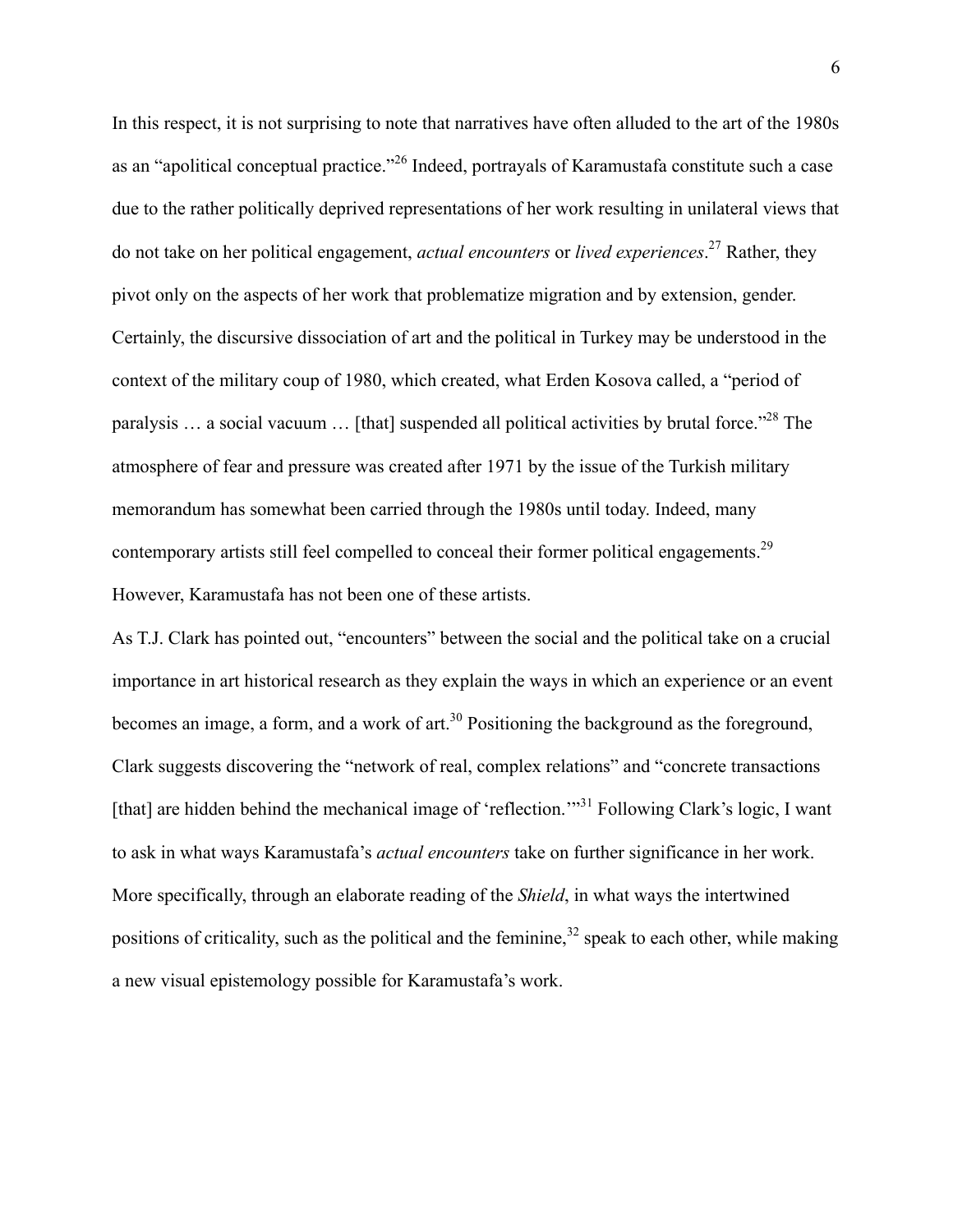## Shielding the Wedding Dress

One of the initial readings of the *Shield* might be mapped on the wedding dress itself. In 1970 Karamustafa wore the dress to marry her husband, Sadık Karamustafa (b.1946) – a leading graphic designer in Turkey today – who was back then a fellow student from the Istanbul State Academy of Fine Arts. Surrounding the *Shield* with such a personal and intimate event in her life not only draws attention to Karamustafa's lived experiences and the significance of bringing it into her work but also to the probable connotations that the wedding dress invokes, with regards to the ways in which the politics of this particular dress play out in social consciousness. Karamustafa describes the period in which she wore the dress as a time they faced parental pressure to "wear a wedding dress and have a ceremony."<sup>33</sup> They were, as she reveals, "young people who were set out to change the world and see better days. … As much as wearing the wedding dress was a token of the institution of marriage, so was this particular dress," for she saw it as "a symbol that *shielded them* against [pressures]." <sup>34</sup> When Sadık's parents insisted, the young couple felt obliged to have a wedding ceremony. "It would have broken their hearts, if we did not have it," Karamustafa comments.<sup>35</sup> Yet, she also confirms that wedding ceremonies in her family have usually been moderate events in which the newlyweds attend in chic but simple cocktail attire. The white wedding dress is nowadays recognized in most parts of the world as a prerequisite of weddings.<sup>36</sup> After having become popular in Britain and France in the nineteenthcentury, it was soon fashioned around the world, including the Ottoman court as early as 1898.<sup>37</sup> Over the years, the white wedding dress has become a symbol of innocence and virginity in the Euro-American tradition, which possibly added to the popularity of this product of the 'modern world' in other cultures and geographies, such as Turkey. Since the foundation of the Turkish Republic in 1923, a total secularism was imposed upon both the state and the society and the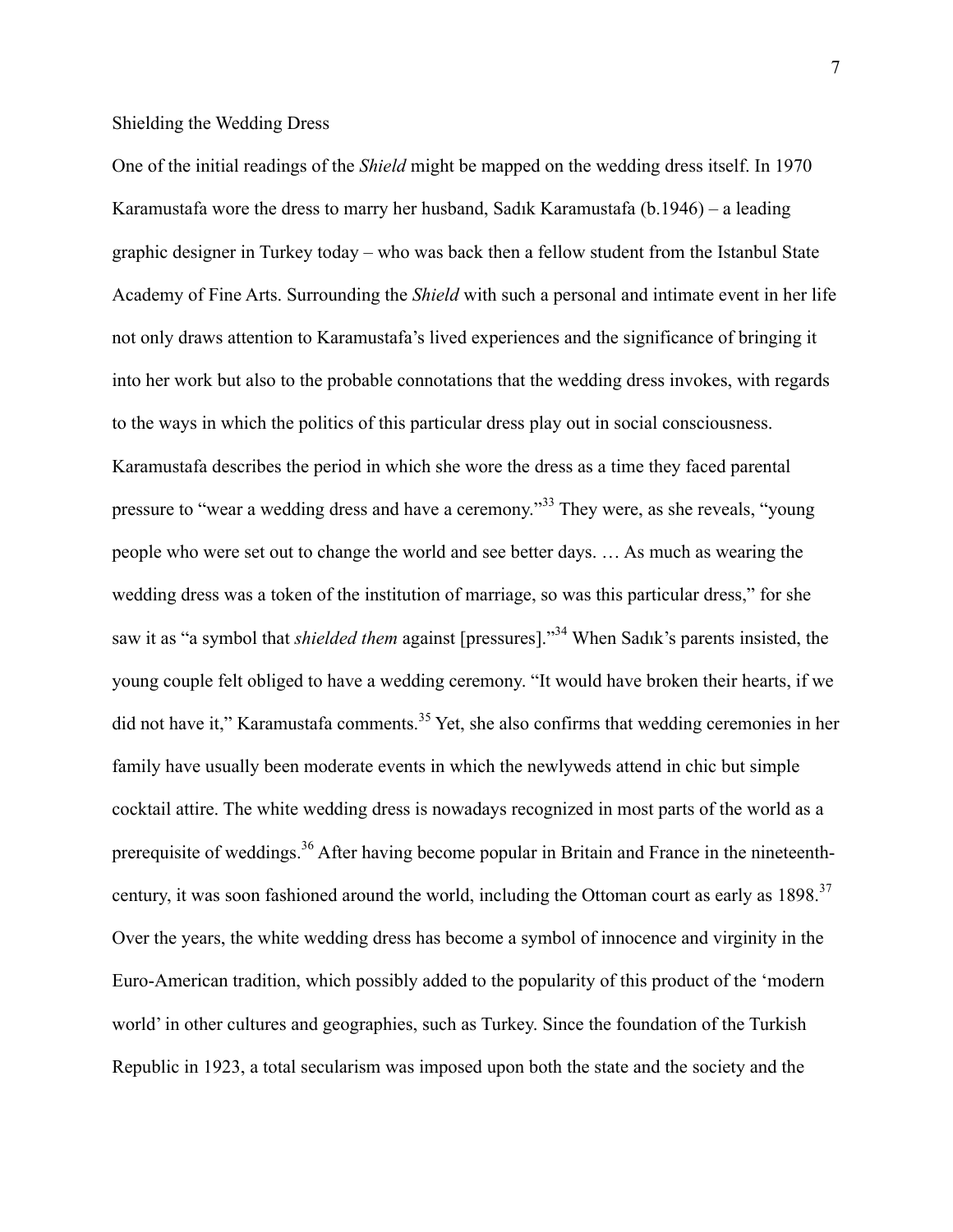institute of marriage has since been reorganized. As Nancy Lindisfarne observes, the new Turkish government was not involved in actually resetting traditions, but has since indirectly promoted 'Western-style' weddings.38

In this respect, since most of the traditional marriage rituals were strongly associated with Ottoman customs, which were considered too rustic, conservative or oriental in the modern imagination, they were often abandoned in the weddings of new Turkey.<sup>39</sup> As the well-educated upper classes of society quickly associated themselves with modernization, they soon adopted the white wedding dress and modern ceremonies. Nilüfer Göle stresses the dynamic notions of the society in that the upper-middle classes in particular acquired "Western, secular life-styles" while excluding the "Islamic life-world" that distinguished them as "Republican elites" from the "parochial" ones who were attached to more traditional, local and religious manners and customs.40 Yet, not only in weddings but also in daily life, some of the customary traditions have often maintained, which at times renders visible the negotiation between two major cultural tensions in Turkey.

The fact that Karamustafa's family were from the two most developed cities in the country, Istanbul and Ankara, and have often been coined as "Republican, elite civil servants" in narratives,<sup>41</sup> whereas Sadık's family were from Ordu, a small town on the coast of the Black Sea in Turkey, allows me to consider the possibility that the wedding dress in the *Shield* materializes a dialogue between two different cultures. The traditional red bridal sash tied around the waist of the wedding dress should be taken into consideration to explain this dialogue as, similar to other customary bridal accessories in various cultures such as the garter, it symbolically acknowledges the virginity and the chastity of the bride. However, as the chastity is already confirmed by the white wedding dress, the red bridal sash displayed on Karamustafa's bridal gown only serves to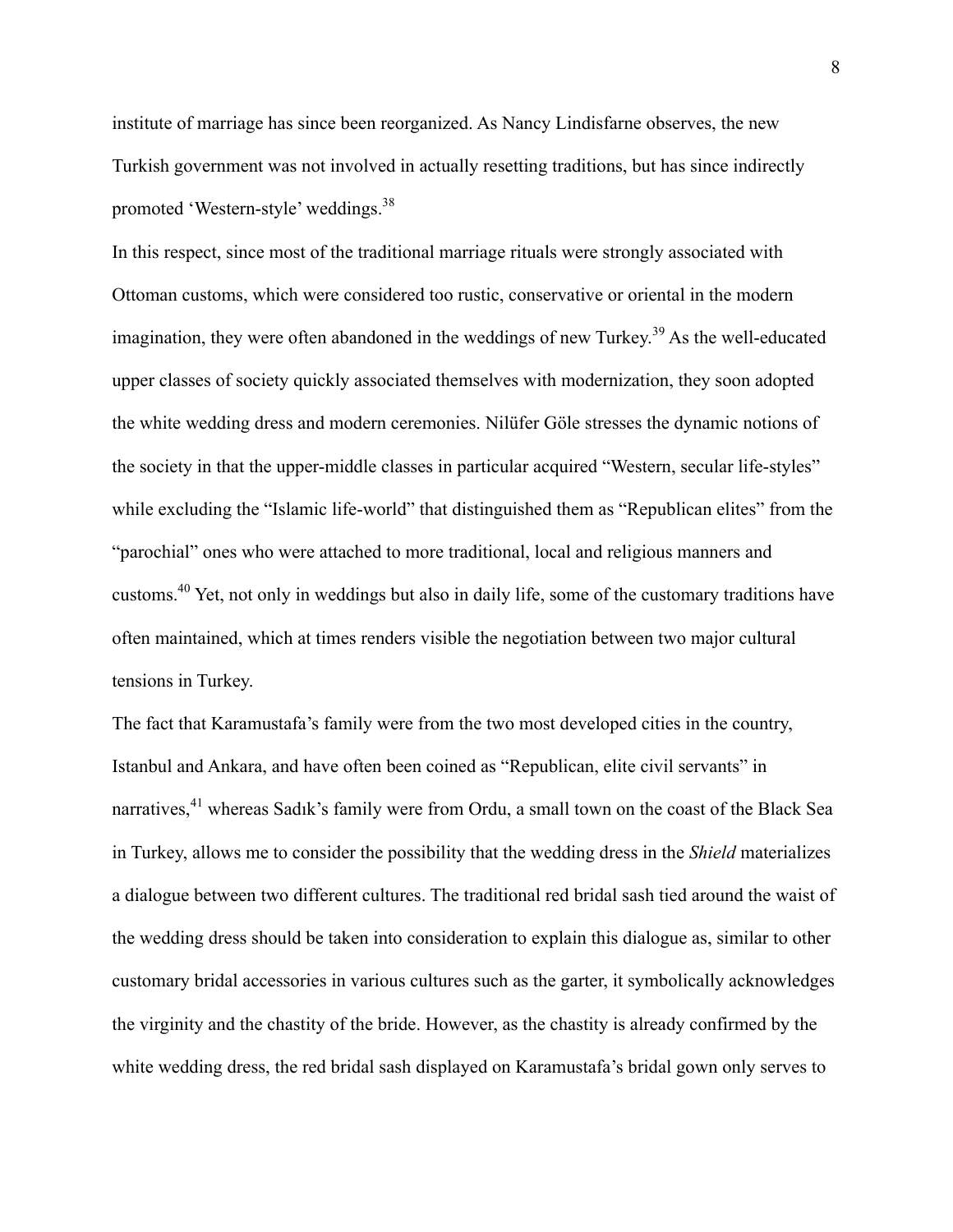highlight it. In this respect, the dress entails an understanding of modernity into which a traditional symbolism of patriarchy has been integrated. Yet, I suggest that this emphasis does not entirely present a tension between different cultural values or between modernity and tradition. Instead, it shows one more time the perseverance of patriarchal values through cultures, territories and ages, and their ability to be translated into new sets of social and cultural practices. Certainly this representation links the *Shield* to the discussion of the gender role defined for women by the Republican reforms, which equipped them with equal civil rights. However, since then women have also been expected to conform to the standards of the social strata by being secular and educated but domesticated and sexually chaste at the same time.<sup>42</sup>

Reading the *Shield* through Karamustafa's wedding dress subscribes to the questions that the master narratives predominantly raise in relation to in her work. For such questions inquire the notion of gender across a set of practices and institutions structured within society, although they focus far less on how they have materialized in the artist's life. Indeed, I want to reflect on the "bond between the personal and the historical, fiction and fact," as Marsha Meskimmon stresses, that "delineate the complex exchanges between individuals and the society which they make and which, in turn, makes them<sup>"43</sup> in order to explore the political and the feminine in the *Shield*.

## Exploring the Social

Karamustafa's first *encounter* with the political, to borrow the words of Chantal Mouffe, as the ontology that "concerns the very way in which society is instituted,"<sup>44</sup> occurred far back in her past, and was grounded in the relationship with her maternal uncle Mihri Belli (1915-2011). Belli was a powerful intellectual figure in the family, a prominent member of the Communist Party of Turkey since the early 1940s, who was incarcerated for seven years during the mass communist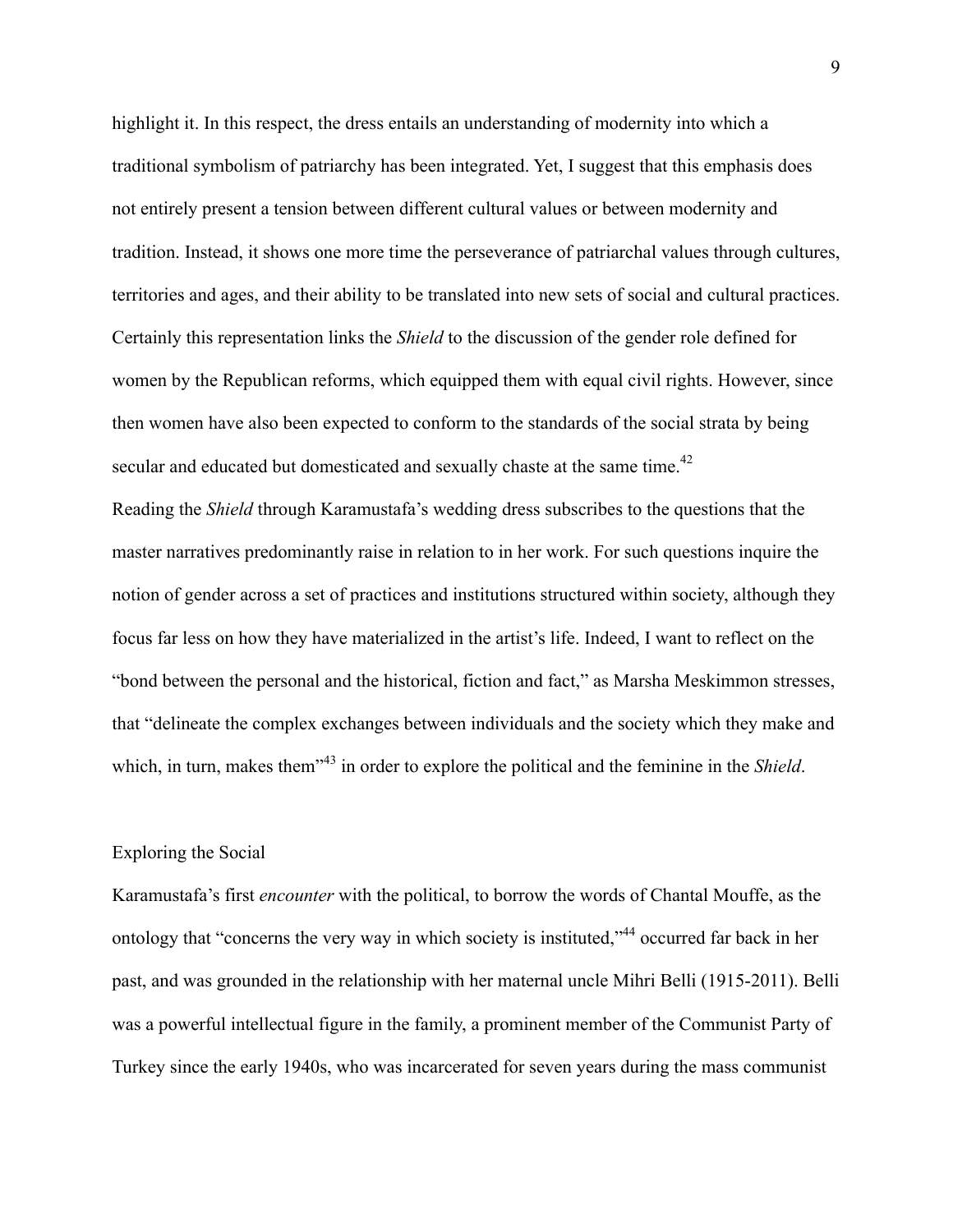arrests in 1951. Witnessing her mother and grandmother traumatically experiencing his imprisonment made an indelible impact on Karamustafa.<sup>45</sup> After his release, Belli and his wife Sevim (b.1925), who is a medical doctor and an important political figure in the Marxist movement in Turkey, were involved in the foundation of the (Marxist) Workers Party of Turkey in 1961, which was characterized by an anti-Western and anti-capitalist political view, and which gradually identified itself with anti-Americanism by the end of the 1960s.<sup>46</sup> And although the Bellis had never directly affected Karamustafa's political views, it is quite clear that being raised in a politically engaged family environment developed in her a socialist consciousness that was later reorganized by her milieu at the Istanbul State Academy of Fine Arts.<sup>47</sup>

This milieu, which mostly consisted of her artist friends from the Academy, many of whom are renowned artists in Turkey today, included Karamustafa's lifelong friend the painter Figen Aydıntaşbaş; the group of painters that later came to be called the "1968 Generation," i.e. Alaettin Aksoy (b.1942), Gürkan "Komet" Coskun (b.1941), Mehmet Güleryüz (b.1938) and Utku Varlık (b.1942); the painter Nevhiz Tanyeli (b.1945), known as Nevhiz, and her husband the poet Feridun Aksın (1933-2005), as well as the novelist Sevim Burak (1931-1983) and her husband the painter Ömer Uluç (1931-2010). It was Nevhiz who had introduced Karamustafa to the circle that usually got together at her abode.<sup>48</sup> As a young painting student just moved to Istanbul, Karamustafa instantly embraced this new atmosphere in which art, politics, philosophy, poetry and life were included among topics of conversation.<sup>49</sup> Yet, almost confirming Clark's art historical thinking, Karamustafa's encounter with this 'artistic community' was not her a priori "point of reference as a social being."<sup>50</sup>

Particularly notable is that Karamustafa's years at the Academy, between 1963 and 1969, fell during the years when events were escalating up to "May 1968," in which Karamustafa and her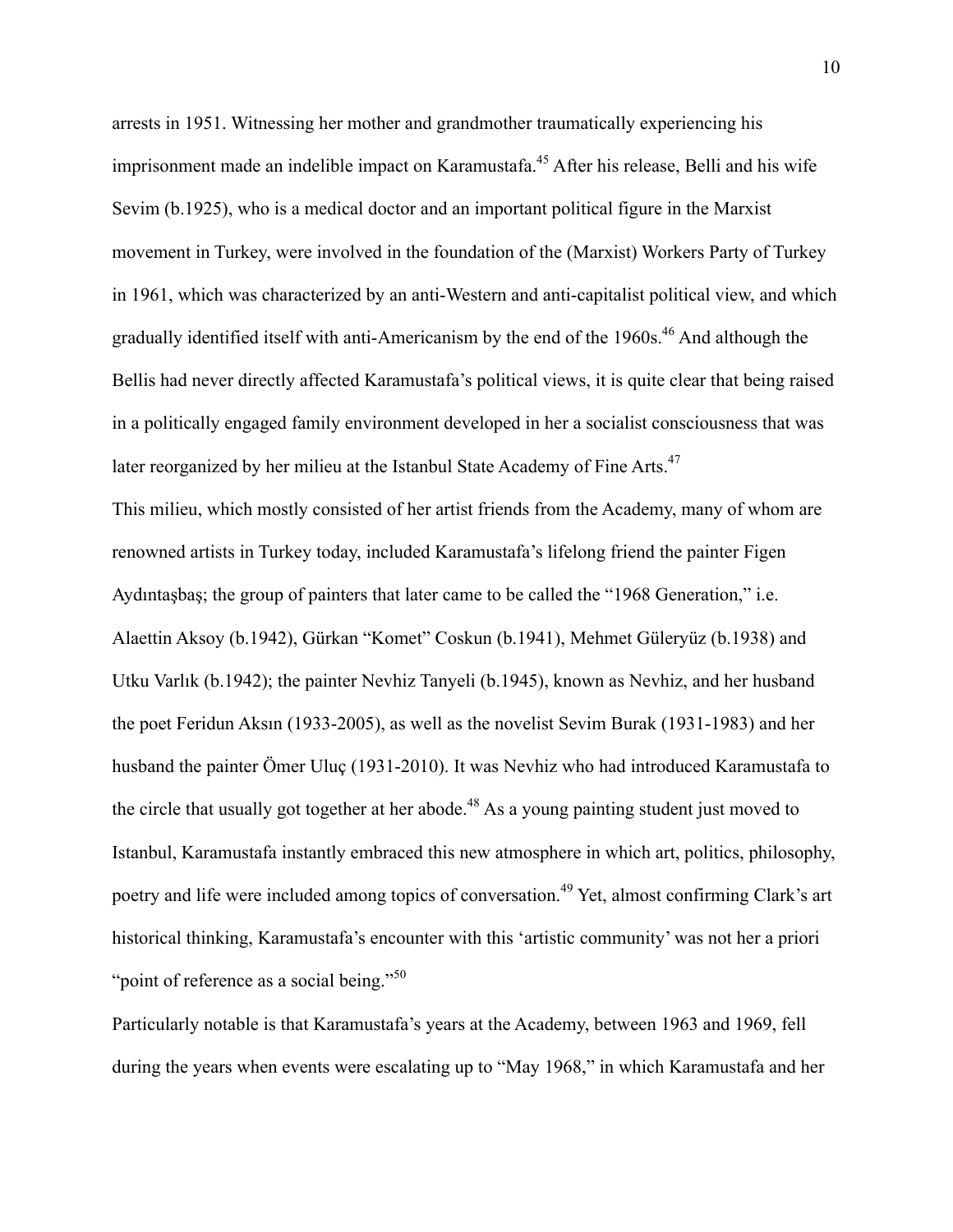friends were actively involved – together they occupied the Academy building on 22 June 1968 in protest against the administration, living there for a month. What constituted the political domain of the student protests of 1968 in Turkey was mainly guided by the idea of socialism, with a particular emphasis on the 'social,' which was developed in the 1960s by a group of intellectuals and political figures, who were mainly lead by Mihri Belli,<sup>51</sup> whose distinct political perspective was something Karamustafa already familiar with. As much as the authentic and farreaching Marxist nature of the occupations in May 1968 in Paris influenced the student protests in Turkey, it is worth noting that the Turkish student unrest and social awakening had in fact emerged from the politically tense conditions of Turkey in the  $1960s$ .<sup>52</sup> Therefore, the Academy students were already aware that they needed a change in their art curricula in order to address current issues in society by integrating Marxist ideology and social-realism in their teaching and learning environment.<sup>53</sup> The growing dissent and increasingly active political involvement of both Karamustafa's circle and the larger body of protesters, including socialists, students, workers and intellectuals, unraveled a story quite different to the one in France. As Karamustafa observes, whereas students and workers secured certain civic rights in France, in Turkey "things did not work out the way they did in Europe."54 Hundreds of dissidents were detained and eventually a military memorandum was issued in 1971, which led to the execution of three revolutionary students.55 At this time, as the Turkish daily newspaper *Milliyet* reported on 28 July 1971, Karamustafa and her husband Sadik were suspected of hiding a political fugitive at their place, a fellow architecture student, and as a result she was incarcerated for six months.<sup>56</sup> The point is that Karamustafa's circle at the Academy and the events of 1968 and beyond suggest the renewal of her relationship with the political, to borrow the words of Richard Noble, in ways that improved her "critical engagement with the political reality" while enabling her to explore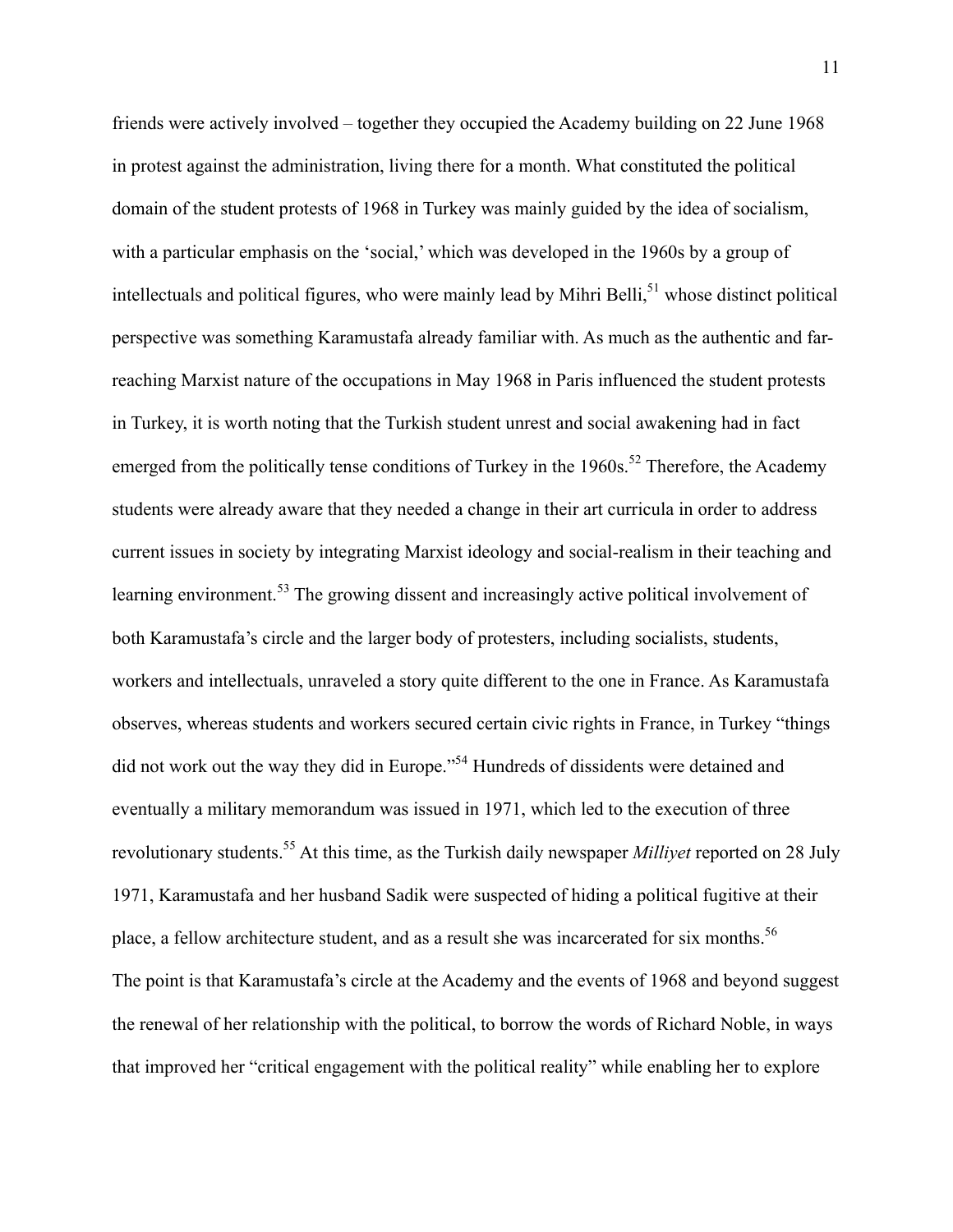the "subject positions or identities defined by otherness, marginality, oppression or victimisation,"<sup>57</sup> which laid the foundations for the *Shield* and the production of many of her works in the years to come.

Immediately after her release in 1972 Karamustafa made the "Prison Paintings," a series of fifteen paper works that narrated different stories and characters from her time in prison in her simple but assertive style. Later in the 1970s she made two more prison paintings, *Tryptich* (1977) and *Bed of the Lifetime Prisoner* (1978). Of particular importance is the fact that in her first solo exhibition at Taksim Art Gallery in 1978, just a few years after graduating from the Istanbul State Academy of Fine Arts, Karamustafa displayed her portrait series of infamous Turkish communists (1973), including the poet Nazım Hikmet (1902-1963), novelists Sabahattin Ali (1907-1948) and Sevgi Soysal (1936-1976). Her "May Day" paintings from 1977 and 1978 that commemorate International Workers' Day are also of particular importance considering many who participated in the celebrations of 1 May 1977, known as the "Taksim Square Massacre," died or were injured.<sup>58</sup> Twenty years later, in 1998, she made her installation called *Stage*, which consists of a photograph from 1971 showing herself and Sadık in court waiting to hear the verdict, onto which the words "Ideology, Stage, Regime, Control" are projected. René Block and Fulya Erdemci described this as an "autobiographical work, … a commentary on the hegemony of the Turkish state [that] juxtaposes her personal history with the recent political history of Turkey, 1971 coup d'etat."<sup>59</sup> Apart from the *Bed of the Lifetime Prisoner*, which was displayed in her first solo show, this body of work was shown all together for the first time in 2013 in her retrospective at SALT when Karamustafa felt that the time had finally come to display all of them to give a clear account of those days.  $60$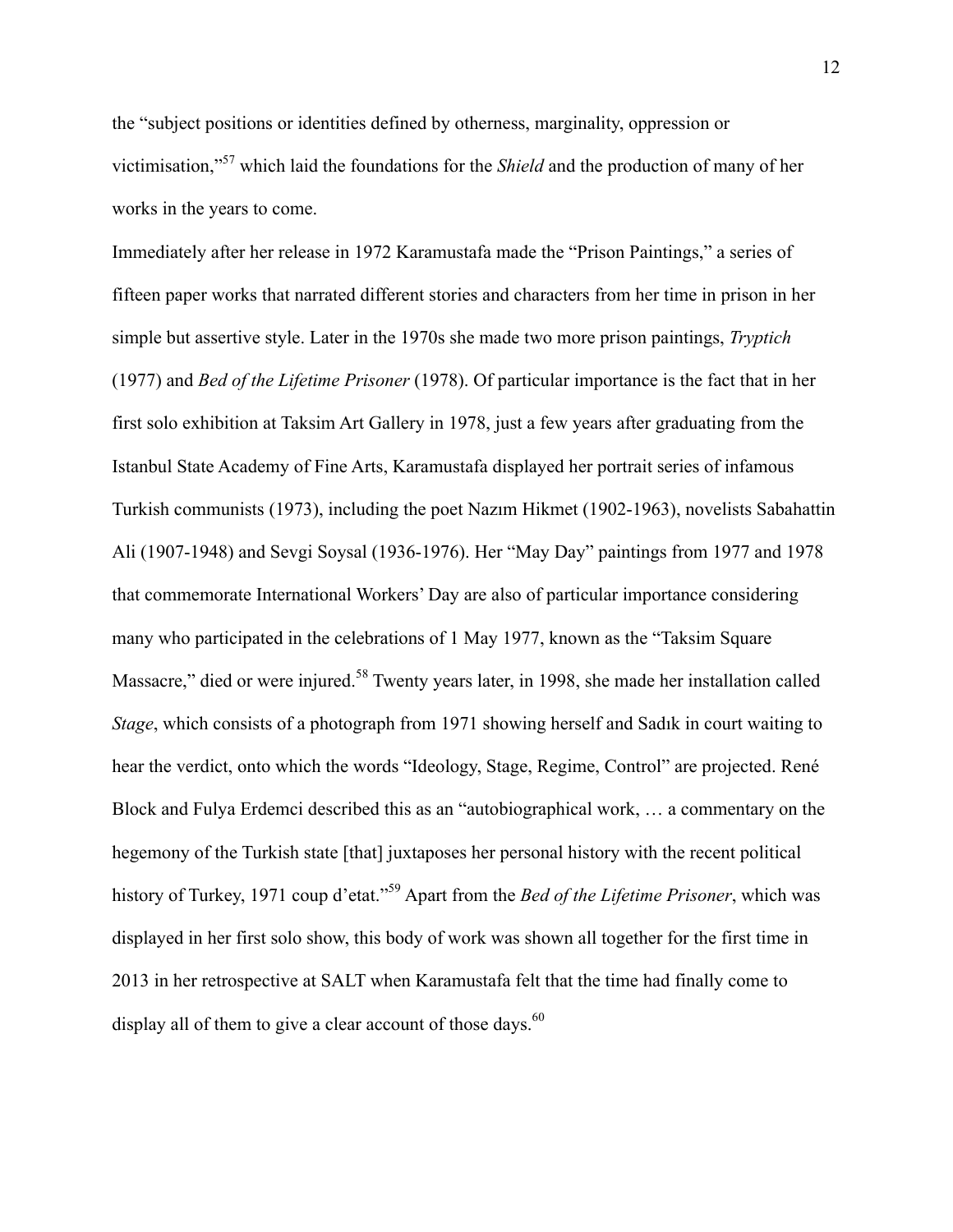Encounters with Artists

What ties together Karamustafa's *actual* political encounters with the *Shield* is intrinsically the wedding dress, as the artist has disclosed that she passed hers down to her circle of friends.<sup>61</sup> Although most of her friends from this circle left Istanbul to live in Paris after graduation, if not after the 1971 memorandum, Karamustafa's artistic and intellectual upbringing within this milieu lasted throughout her years at the Academy. What makes this intellectual circle more interesting seems to be the nature of their intimate relationship. Indeed, Karamustafa has called the group her 'revolutionary friends' in interviews and, particularly with the women in the circle; she not only shared the same political ideals or artistic interests but also personal objects such as their wedding dresses. During this time, the impact of two women from this milieu on Karamustafa's life and artistic practice becomes apparent: the painter Nevhiz and the author Sevim Burak  $(1931-1983)^{62}$ 

Karamustafa stresses that Nevhiz, a painter whose work consists of metaphor-intense figurative paintings, stood as a very influential figure in her intellectual and artistic growth in those days.<sup>63</sup> This was not only because of the way that her art and life were completely conflated, as Karamustafa notes, but also because of this new network that Nevhiz ushered her into. Nevhiz's close friend Sevim Burak's influence on Karamustafa is of particular importance. In that period the canonical novelist seems to have been influential on many younger women artists, including Nil Yalter,<sup>64</sup> helping them to chart new paths for their art, all the while herself accessing the psychosexual aspects of her own identity and by extension, her oeuvre. Indeed, this encounter between women, which has clearly engendered "interactions ... of spaces, bodies and images,"<sup>65</sup> to borrow Marsha Meskimmon's words, suggests what Deborah Cherry calls a visual "intertextuality."66 As Jennifer G. Germann has also pointed out, the role of art histories in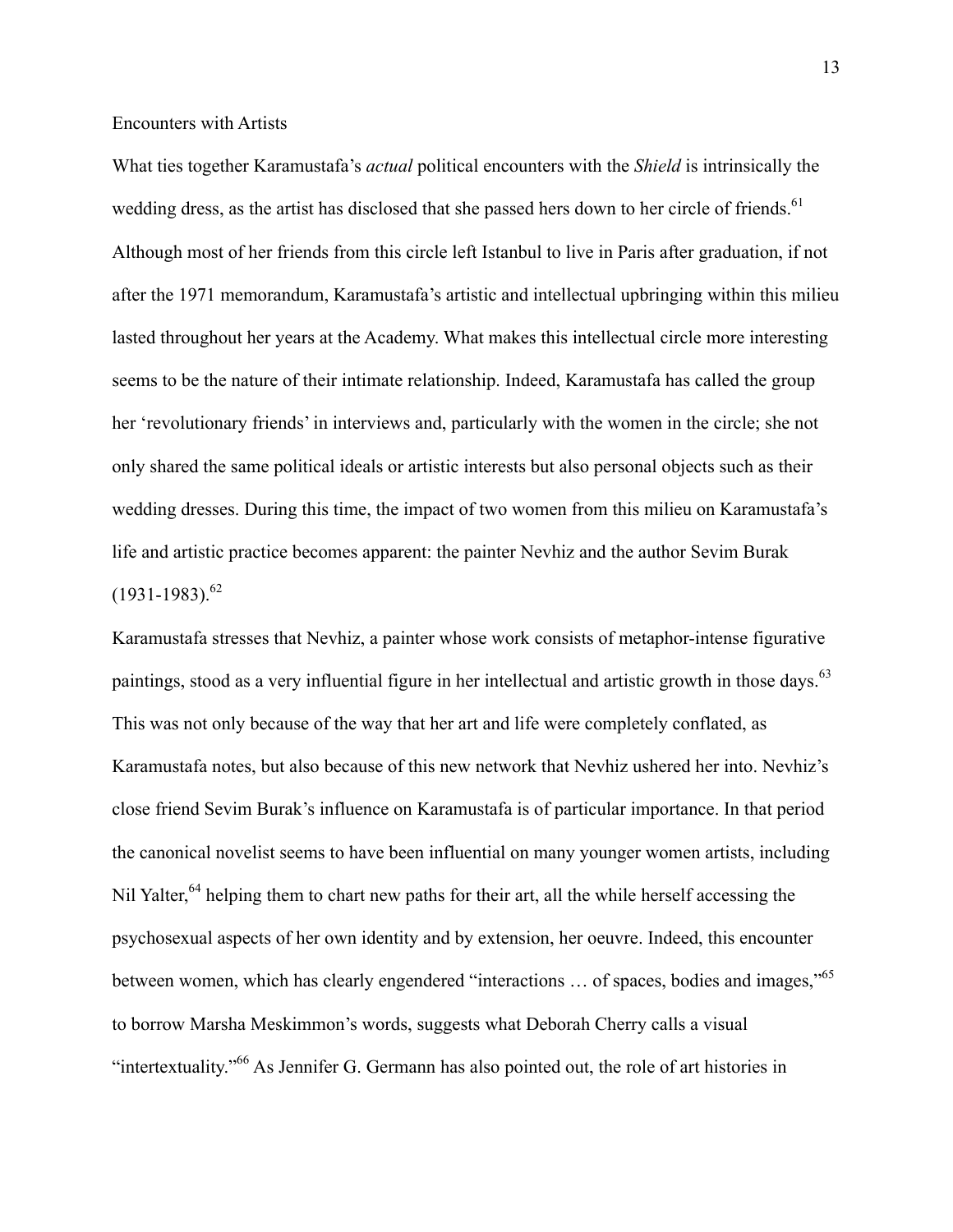revealing "intertwined lives" and "intersubjective productions" whilst drawing on images, identities and life stories suggests an expansion of "our field of vision [by including] other women operating in the same milieu at the same time," rather then focusing on singular artists as sources of influence.<sup>67</sup> Similarly, Griselda Pollock proposes that in order to understand the art produced by women in greater depth we need to reinscribe their particularities, differences and own subjective temporal landscapes. Foregrounding the importance of their lived experience, which she calls "spaces of femininity," Pollock proposes the analysis of the ways in which sexual difference has been configured in the context of artists' "complex social formations of class, race and sexuality.<sup>68</sup><sup>2</sup> In this respect, I want to consider the intersubjective encounter between Karamustafa and both of these women as a 'space of femininity' that extends out from the political position they shared together, which can help us further understand the *Shield,* as well as Karamustafa's other works.

Nevhiz's paintings have at times been interpreted in line with the work of her fellow artists of the 1968 Generation, though she has never been canonized in narratives as one of them.<sup>69</sup> The reason these artists took this name was due to their representation of the rebellious spirit of the 1968 events in their art, which predominantly focused on the notions of mutiny and sexuality combined with satire and self-criticism, while bringing out their own individual style and critical point of view on social events.<sup>70</sup> Keen observation of social realities has also been central to Nevhiz's body of work, in which humans and creatures represent dreams and bring forward sexually charged imagery. Thus, it is quite clear that Nevhiz's cultural landscape charted a new path for Karamustafa's art in that she has gradually rediscovered not only the problematic gender constructions but also the issues of the class society.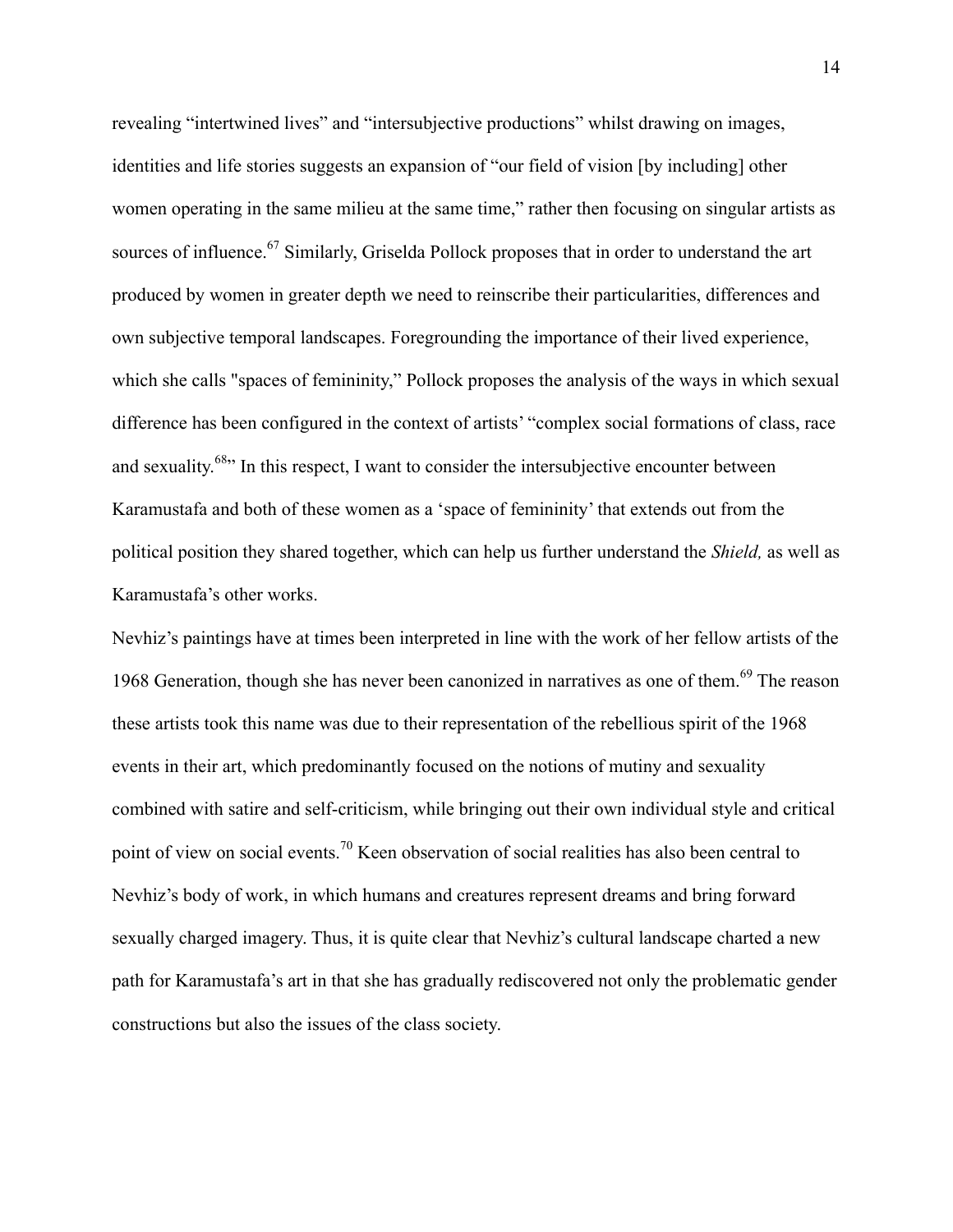The presence of Burak in Karamustafa's close circle of friends on the other hand, prompts the questions the novelist was known to tackle in her work, one of which was about her mother. As her family had kept her mother's Rumanian-Jewish identity a secret from everyone, Burak attempted to restore her identity in her work.<sup>71</sup> First keeping and later revealing this secret had an impact on the author's style, resulting in creating characters of different ethnic and religious groups who spoke a "fragmented language" evoking the linguistic world of the Old Testament, while disclosing her guilt and aggression in relation to her mother.<sup>72</sup>

The way that Burak developed a new linguistic style for herself links to Karamustafa's determination in insisting on her unique manner of painting and the innovative outlook of her textile works between 1970 and 1986. One could also argue that Karamustafa's particular interest in the lives of different identities, often the people seen as 'others' in big cities can be understood in the light of Burak's concern in the lives of the minorities, the 'others' in Turkey. This is particularly discernible in Karamustafa's paintings *The Birth* (1974), *One Birth, Three Girls* (1974) *Precious Bride* (1975), *The Lacemaker* (1976) and *Flat of the Concierge* (1976) that appear to be the fragments from the lives of others and the result of a detailed observation of their households, which often portrays characters involved in precarious domestic labor. More importantly, these works do not simply aim to encase the question of migration, or kitsch, as it is quite clear that they reflect a subtle critique of the class society and bourgeois ideology. Certainly, both Nevhiz and Burak's political personas and socially concerned work not only *re*defined Karamustafa's latent political subjectivity but also opened up the possibility for feminine imagery. Perhaps both of these women allowed Karamustafa to create for herself a 'space of femininity' in the search for her style and identity, a space which substituted her relationship with her own mother. Alongside Burak's investigation of the maternal and Nevhiz's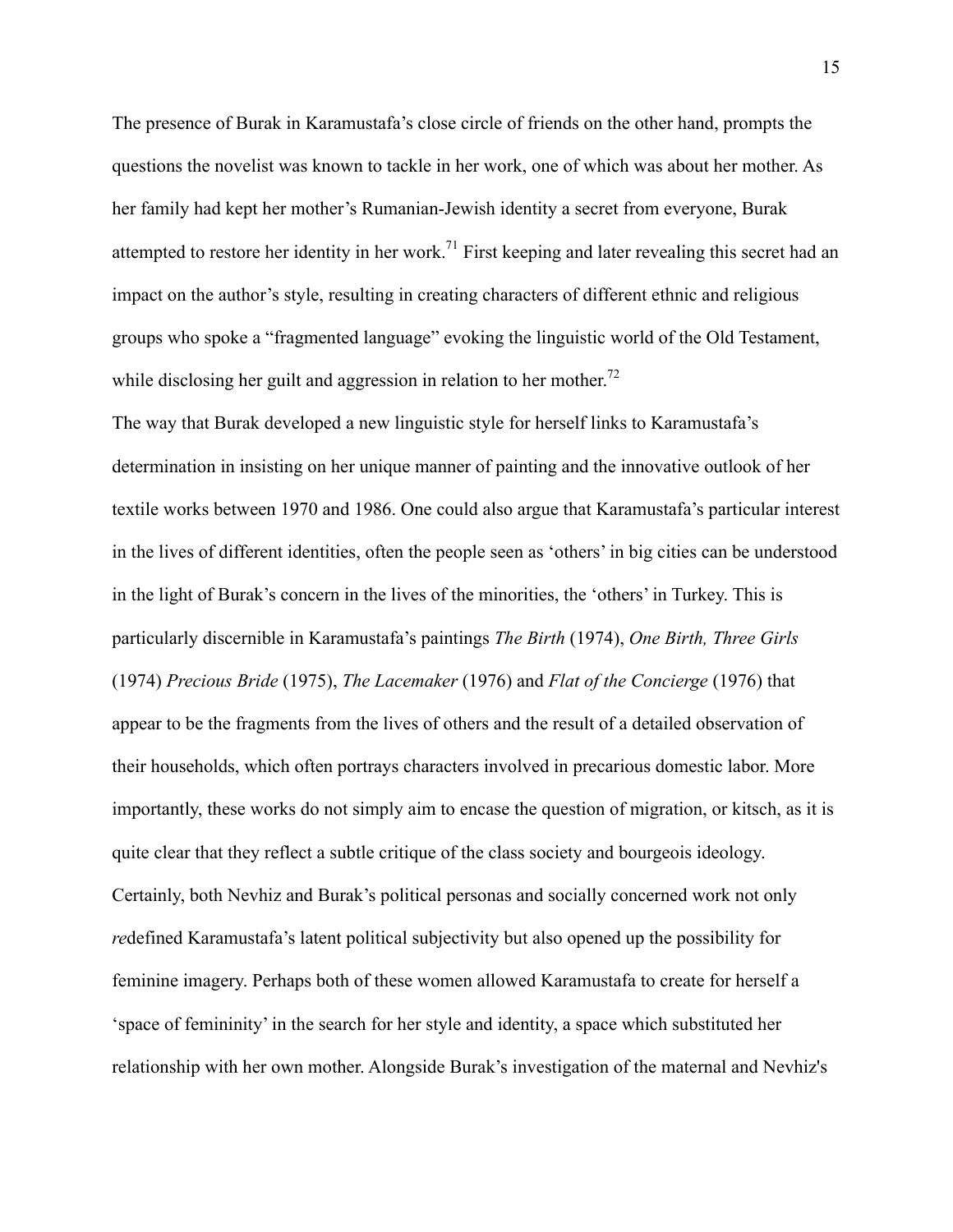feminist visual outlook, there is the fact that Karamustafa passed her wedding dress down within this circle of friends to further consolidate this rather maternal situation – especially considering a wedding dress is often passed down from mother to daughter. Hence, apart from the political position from which the *Shield* speaks, the people and events encircling it explain the work in ways that transcend the issue of gender or the formal qualities of the work, granting access to more complex, intimate and inner encounters.

## Resituating the Maternal

Years later, in 1986, Karamustafa once more came across her wedding dress, when she found it at her mother's house. The artist has disclosed that she may have subconsciously felt burdened with the wedding dress (and what it stood for) and so she created the *Shield* with it*.* <sup>73</sup> Of particular importance is that the *encounter* with the dress happened following her mother's death. This is surprising as Karamustafa's mother, Türkan Belli–Ebcioğlu (1923-1985), did not make an evident appearance in her work until 1998 in *My Roses My Reveries*, which was formed of an enlarged black and white photograph of herself from when she was a child, on the train with her mother who, while carrying her baby brother, tries to reach out for her father from the window. The second appearance of her mother occurred in 2012, when the artist created the work called *For My Mother*. This work originated from a decorative object that Karamustafa had found in a flea market, which featured ceramic figurines of a flamboyant woman and a dog, and she had thought her mother would have liked it very much.<sup>74</sup>

What is interesting is that, by contrast, several of Karamustafa's other works place other members of her family in their center, including her father and both grandmothers. The memories of her grandmother on her mother's side formed the premise of her now-renowned installations,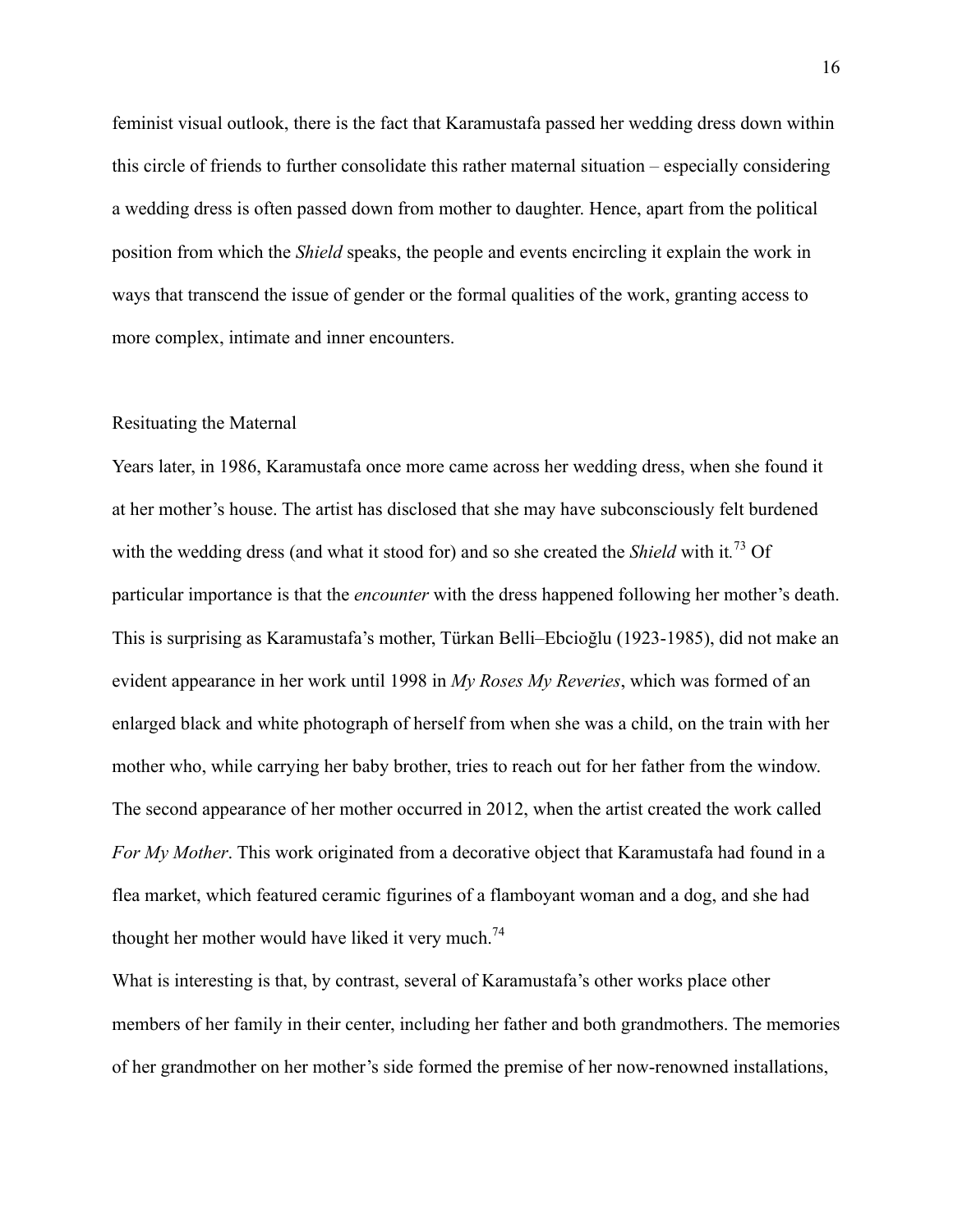such as *Memory/Recollection* (1991) and the *Heimat ist wo Mann isst* (1994), which were inspired by their wartime accounts of repatriation, deportation or escape.<sup>75</sup> Her father Hikmet Münir Ebcioğlu (1904-1985) has recurred in a few of her mixed media installations, including *The Notebook* (1993/2013), *Chronographia* (1994) and *The Monument and the Child* (2010), as well as *My Roses My Reveries*. <sup>76</sup> Such works not only depict Ebcioğlu as a sheltering and guiding father figure but also strikingly identified him as an intellectual in the service of the Turkish nation, as he worked as a journalist and a radio presenter at TRT - the national Turkish Radio and Television. Whereas Karamustafa's father and grandmothers have been the focus of attention, her mother has been absent from interviews and commentaries.<sup>77</sup>

In fact, Karamustafa and her mother Türkan's relationship was somewhat distressing at times. The mother and the daughter had initially been very close: the mother was "an adorable young dreamer" with artistic aspirations, who was only twenty-three when she gave birth. Yet, that Türkan had often rejected the mother and wife role set by the Republican ideal, leading Karamustafa to help with most of the household chores from a young age. Although Türkan had deeply contributed to Karamustafa's early aesthetic formation and greatly supported her daughter's decision to study art, when the family moved to Istanbul where Karamustafa initiated to study painting at the Academy, she was understandably unwilling to leave her vibrant cultural circle in Ankara – her own space of creative femininity. To Karamustafa's recollection, the disagreement cracked their relationship, eventually leading Karamustafa to carve out a new space of femininity at the Academy. The fact that Türkan suffered from dementia in her last ten years caused the tension and confrontations between mother and daughter to increase, leaving the artist with a deep resentment for a long time after her mother's death.<sup>78</sup> During this period,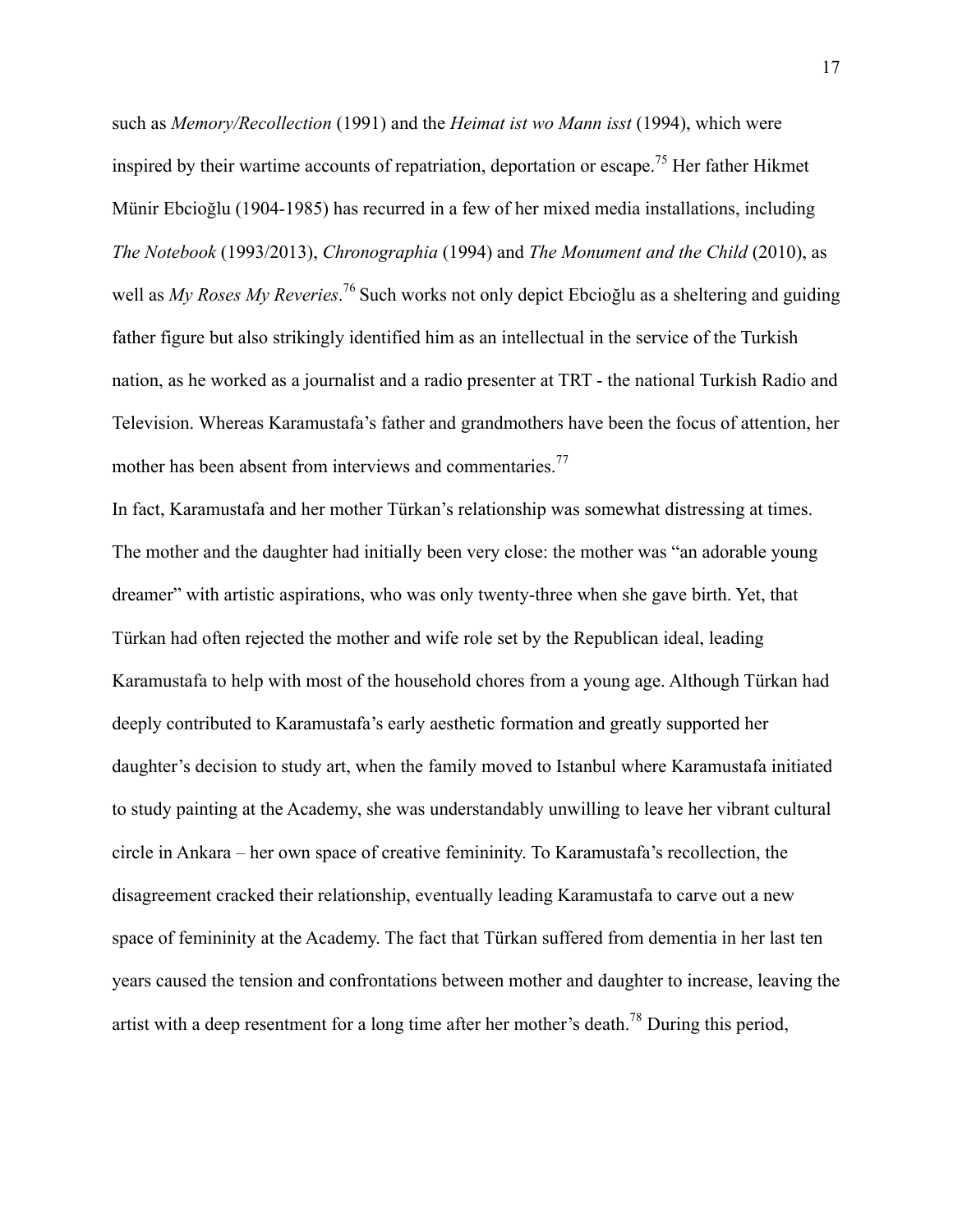between 1975 and 1985, as Karamustafa had become a mother herself, she gradually identified herself within her own mother.

Julia Kristeva argues that for both man and woman the loss of the mother is the first step to become autonomous, "a necessity" in that the children can take the next step in being independent individuals. Kristeva further suggests that the feminine is reborn with the death of the mother, in which both a need and a representation, if not identification, of the self are observed. As Kristeva sets the loss as a condition of *becoming*, she points out that only under "optimal circumstances" can it acquire meaning and be transformed into a "sublime object," perhaps a work of art.79 If we are to take the *Shield* as the embodiment of Karamustafa's distressed relationship with her mother and their prolonged strain, then her loss suggests a transformation from "the hatred … confusional love … the aversion" to identification and creation for the artist. In other words, the temporal and affective overlap between her maternal experience, her loss and the making of the *Shield* reinscribes the agency of the feminine in Karamustafa's work. The relocation of the self in the work through the use of her own wedding dress serves as a visual representation of the artist's identification with her mother, and by extension the prescribed but rejected normative roles of mother and daughter. It could further be asserted that it was perhaps Karamustafa's intense lived experience with her mother that led to the significant shift from paintings and collages to installation and videos in Karamustafa's work starting from 1986 onwards. Illustrating Kristeva's argument, with the loss of the mother started "the becoming" of Karamustafa.

Indeed, this *network of real, complex relations,* places not only the *Shield* but also the body of work that she produced throughout the 1970s and 1980s in a new light. While the *Shield* stands as a powerful but elusive reminder of the political dissidence of the 1960s and 1970s, it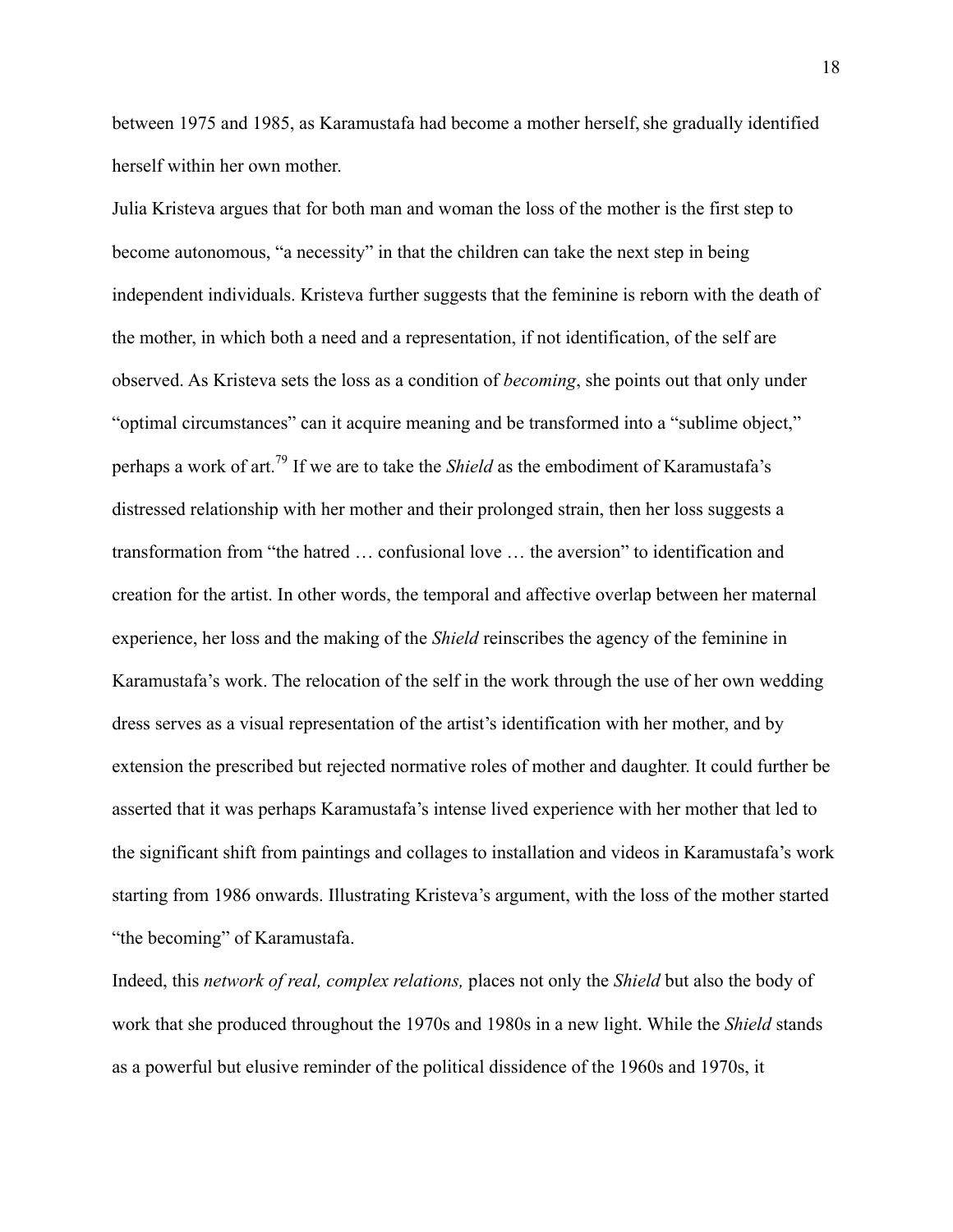foregrounds the sites of negotiation in society, as well as evoking the artist's days at the Academy, her *actual* political involvement, and her intellectual milieu through which the political and the feminine conflate. Relocating the work not only within the ideological premises of those decades but also in the larger framework of the state ideologies that cast the social and cultural roles for women, minorities, socialists and intellectuals, serves to further understand the implications that are epitomized in the practice and politics of art historiography. More importantly, the feminine in Karamustafa's art demonstrates the crucial significance of the psychosexual and intersubjective dialogues not only with men but also women, allowing us to assert the feminine in a non-binary context. The fact that Karamustafa's spaces of femininity and her political subjectivity have persistently informed and spoken to each other offers a new vision; a vision that constitutes a mutually transformative domain that does not comply with the master narratives, which are premised either on progress or loss. That the encircling stories, events and practices of social and intellectual networks call the generational map of art histories into question provides us with a temporal connection between now and the late 1960s and, also adds another layer to the *Shield*, leading to the rupture of historical linearity by taking us back and forth in time and making the artist's own temporal landscape accessible.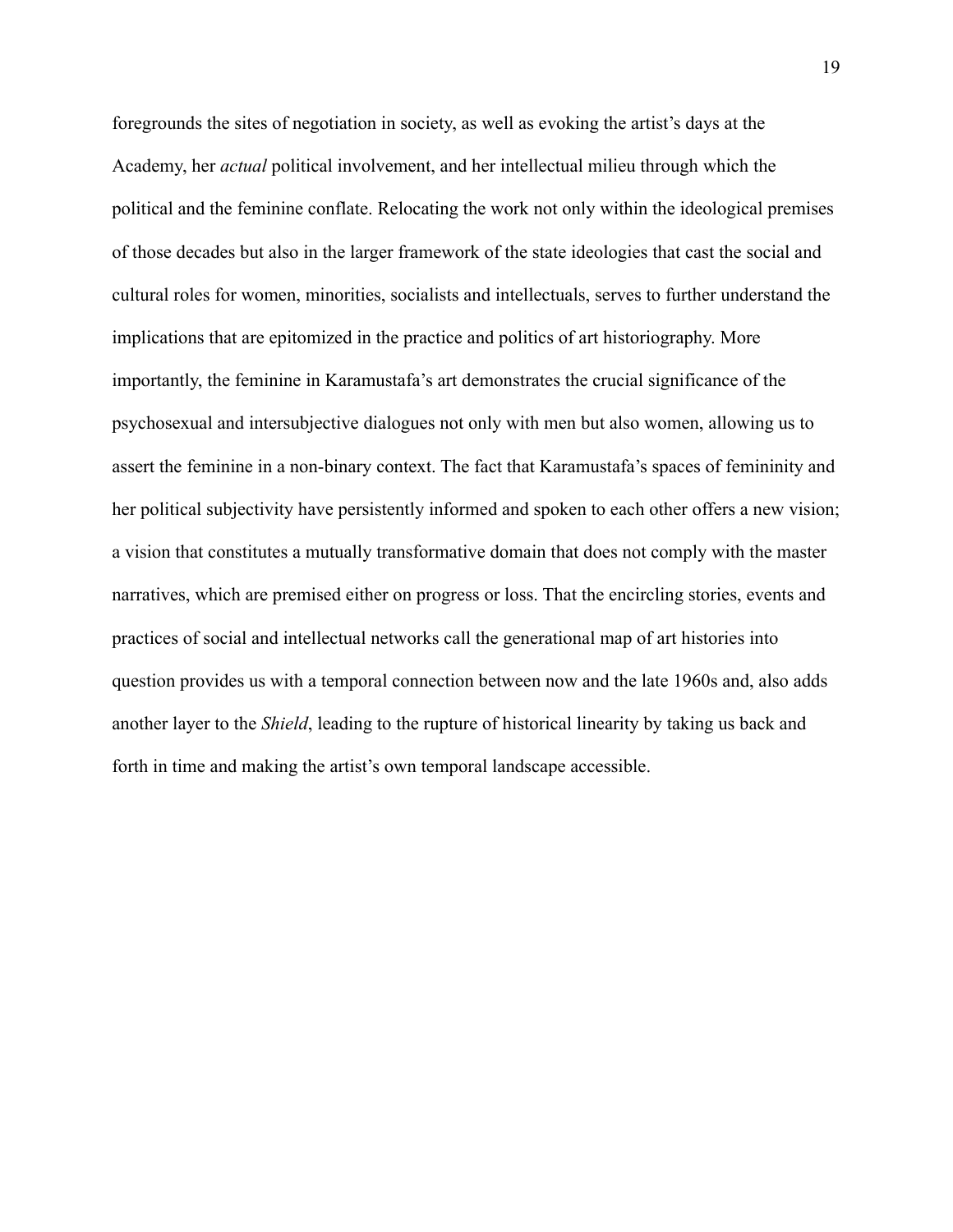Acknowledgements

Notes

Unless otherwise stated translations are mine.

 <sup>1</sup> Huo Rf, "Gülsün Karamustafa ile Söyleşi," *Sanat Dünyamız* 153, (2016): 56-58.

<sup>2</sup> See Levent Çalıkoğlu, "Gülsün Karamustafa," in *Çağdaş Sanat Konuşmaları 3, 90'lı Yıllarda Türkiye'de Çağdaş Sanat*, ed. Levent Çalıkoğlu (Istanbul: Yapı Kredi Publications, 2008), 55. <sup>3</sup> René Block, foreword to *Gülsün Karamustafa: My Roses My Reveries* by Barbara Heinrich (Istanbul: Yapı Kredi Publications, 2007), trans. Bronwen Saunders, 5.

<sup>4</sup> Udo Kittelmann, preface to *Chronographia: Gülsün Karamustafa* (Wien: Vfmk Verlag für moderne Kunst GmbH, 2016), eds. Melanie Roumiguière and Övül Ö. Durmuşoğlu, trans. Jacqueline Todd, 9.

 $\frac{1}{\sqrt{1-\frac{1}{2}}}\frac{1}{\sqrt{1-\frac{1}{2}}}\frac{1}{\sqrt{1-\frac{1}{2}}}\frac{1}{\sqrt{1-\frac{1}{2}}}\frac{1}{\sqrt{1-\frac{1}{2}}}\frac{1}{\sqrt{1-\frac{1}{2}}}\frac{1}{\sqrt{1-\frac{1}{2}}}\frac{1}{\sqrt{1-\frac{1}{2}}}\frac{1}{\sqrt{1-\frac{1}{2}}}\frac{1}{\sqrt{1-\frac{1}{2}}}\frac{1}{\sqrt{1-\frac{1}{2}}}\frac{1}{\sqrt{1-\frac{1}{2}}}\frac{1}{\sqrt{1-\frac{1}{2}}}\frac{1}{\sqrt{1-\frac{$ 

<sup>6</sup> Beral Madra, "Küresel Sanatın Sıcak Noktası," in *Türkiye`de Dün-Bugün Dönüşümleri*, ed. Gülsen Bal (Istanbul: Kitap Publications, 2008), 73 (trans. N. Kıvılcım Yavuz); Vasıf Kortun and Erden Kosova, *Ofsayt Ama Gol* (Istanbul: SALT/Garanti Kültür AŞ, 2014), 48; and Beral Madra, "Visual Art as a Field of Complication," in *User`s Manual: Contemporary Art from Turkey, 1986-2006*, ed. Halil Altındere and Süreyya Evren, trans. Yiğit Adam, (Frankfurt and Istanbul: Revolver and art-ist Publications, 2007), 33.

<sup>7</sup> Fulya Erdemci, "Breaking the Spell, Re-routing," in *Modern and Beyond: 1950-2000* (Istanbul: Istanbul Bilgi University Publications, 2008), trans. Liz Amado, 275-276.

<sup>8</sup> Erden Kosova, "Contemporary Art in Turkey," *User's Manual,* 49; and Kortun and Kosova, 16 and 95.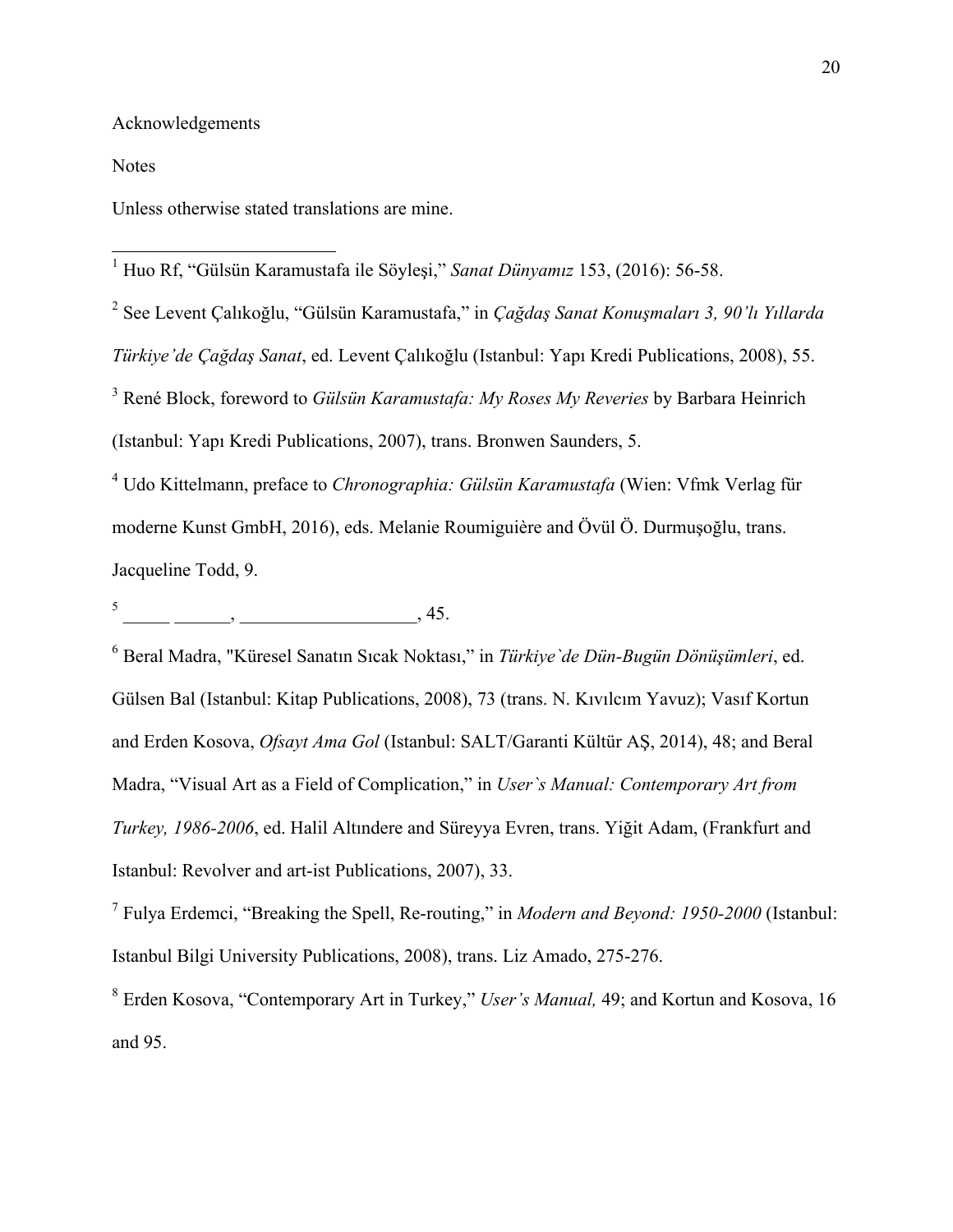<sup>9</sup> Ahmet Köksal, "Fujita, Köktürk, Karamustafa," *Milliyet Sanat* 278 (1978): 26; Barbara

Heinrich, *Gülsün Karamustafa: My Roses My Reveries* (Istanbul: Yapı Kredi Publications,

2007), 18-23; and Erden Kosova, "Slow Bullet II," *Red Thread 3*, (2009): 1–12.

<sup>10</sup> Kaya Özsezgin, "Yeni Galerilerden Yeni Sergilere," *Milliyet Sanat* 25, (1981): 52; Nilgün Özayten, "Gülsün Karamustafa'nın Tanıklıkları," *Hürriyet Gösteri* 159, (1994): 40; and Selen Sarıoğlu, *Gülsün Karamustafa: Sanatçı Kişiliği ve Yapıtları* (MA thesis, 2007), 19.

<sup>11</sup> Şükran Moral, "Öncü Türk Sanatından Bir Kesit," 16. Emphasis added.

<sup>12</sup> "Gülsün Karamustafa in Conversation with Övül O. Durmusoğlu: Me in Time/Time in Me," in *Chronographia*, trans. Karl Hoffmann, 81.

<sup>13</sup> Selen Sarıoğlu states that Karamustafa did not paint for seven years, in *Gülsün Karamustafa*, 8.

 $14$  Köksal, 26.

<sup>15</sup> Semra Germaner, "1950'den Günümüze Türk Resmi," *Sanat Çevresi* 102, (1987): 20. Also Kortun draws similar parallels between the creative productions of the time and Karamustafa's oeuvre. See Kortun and Kosova, 95.

<sup>16</sup> Deniz Şengel, *The Fallen Icon: A Rhetorical Approach to Gülsün Karamustafa's Art 1981- 1992* (Istanbul: SALT/Garanti Kültür AŞ, 2016), 40-44.

<sup>17</sup> Heinrich, 18-23 and 50-65. Also Esra Yıldız also touches upon these questions in *Toplumsal Cinsiyet Bağlamında 1970"lerden 2000"lere Türkiye Çağdaş Sanatında Kadın Sanatçılar* (Istanbul: PhD diss., 2012), 95-102.

<sup>18</sup> Ahu Antmen, "Tracing Social Constructs of Gender in Turkish Art from the 1970s to the 2000s," in *User's Manual 2.0: Contemporary Art in Turkey 1975-2015* (Berlin: Revolver Publishing, 2015), eds. Süreyyya Evren and Halil Altındere, trans. Erin Gölönü, 106.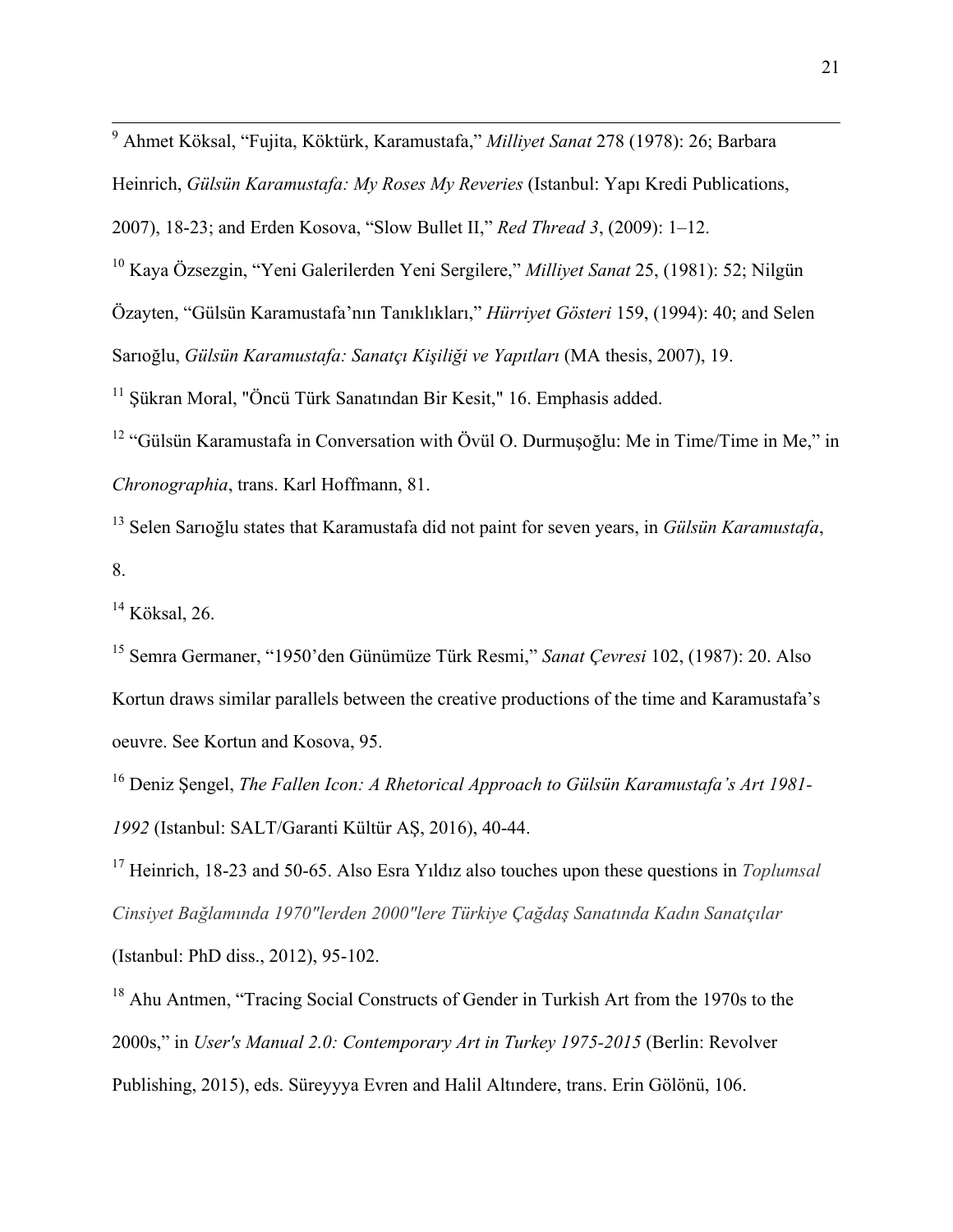$19$  Ibid. 106.

 $20$  Indeed even today, discussions on women's gender role occupy a large part of the everyday political discourse and have spread into the wider social consciousness, which then has been countered with constant challenge and dissidence from intellectuals. For a discussion of gender in Karamustafa's work, see Nancy Atakan, "Women Active in Turkish Art Community," accessed 26 October, 2016 (2009), http://www.nancyatakan.com/works/59/women-active-inturkish-art-community; Ahu Antmen, "Why Do the Pioneers of Contemporary Art Have Pink IDs?," in *Dream and Reality: Modern and Contemporary Women Artists from Turkey*, ed. Esin Eşkinat, trans. Nazım Dikbaş (Istanbul: Istanbul Modern, 2011), 66-89; Tomur Atagök, "Cumhuriyet'ten Günümüze Kadın Sanatçılar," *Bildiklerim Gördüklerimdir, Gördüklerim Bildiklerimdir* (Istanbul: Yapı Kredi Publications, 2011), 26-54; and Ahu Antmen, "Cinsiyetli Kültür, Cinsiyetli Sanat: 1970'lerden 1980'lere Türkiye'de Toplumsal Cinsiyet ve Kadın Sanatçılar," *Toplum ve Bilim* 125, 2012, 63-88.

<sup>21</sup> Beral Madra, *İnci Eviner 'Skinless'* (Venice: Zenobio Institute, 1997), 1.

 $22$  Also Marion von Osten observes this by saying, "a pivotal aspect of her career that has been long neglected." See *Chronographia,* trans. Karl Hoffmann, 68-69. Certainly, detaching art from the political in histories is not something new. As Hilary Robinson pointed out, to a great extent, the 'activist art' practiced by women has recently been written out from the art historical literature. See Hilary Robinson, "Witness it: Activism, Art, and The Feminist Performative Subject," in *Companion to Feminist Art* (New Jersey: Wiley Blackwell, forthcoming 2018), eds. Maria Buszek and Hilary Robinson.

<sup>23</sup> This is also true for different cultural contexts. See, for example, Sally Baden and Anne Marie Goetz, "Who Needs [Sex] When You Can [Gender]? Conflicting Discourses On Gender at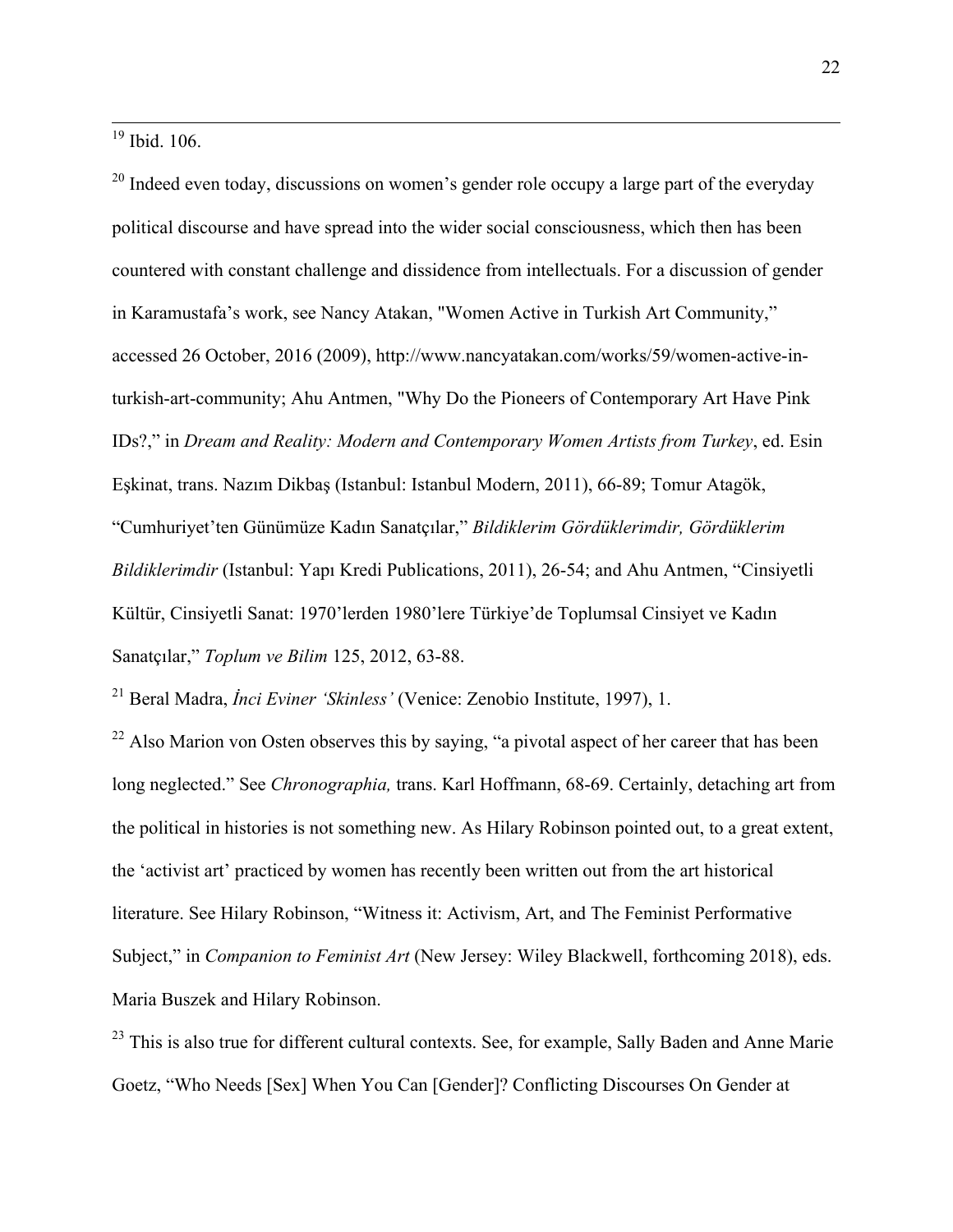Beijing," *Feminist Review* 56, (1997): 3-24; and Georgina G. Gluzman, *Trazos* 

*Invisibles: Mujeres Artistas en Buenos Aires, 1890-1923* (Ciudad: Biblos, 2016), 17-25.

<u> 1989 - Andrea Andrew Maria (h. 1989).</u>

 $24$  A number of narratives openly distinguish between the feminist art and the political art in Turkey. For example, Orhan Koçak, *Modern ve Ötesi: Elli Yılın Sanatına Kenar Notları*  (Istanbul: Istanbul Bilgi University Publications, 2007), 83-86; and Süreyyya Evren, *101 Artworks: Forty Years of Turkish Contemporary Art* (Berlin and Istanbul: Revolver and art-ist Publishing, 2011).

<sup>25</sup> Susan N. Platt, "Public Politics and Domestic Rituals: Contemporary Art by Women in Turkey, 1980-2000," *Frontiers: A Journal of Women Studies* 24, no.1 (2003): 21.

<sup>26</sup> Kortun and Kosova, 70.

<sup>27</sup> For example, see Kortun and Kosova, 66; Barbara Heinrich, 18-23; Çiğdem Sağır, "Gülsün Karamustafa," in *Seksenlerde Türkiye'de Çağdaş Sanat: Yeni Açılımlar* (Istanbul: Istanbul Bilgi University Publications, 2008), ed. İpek Duben and Esra Yıldız, 160-164.

<sup>28</sup> Kosova, Slow Bullet II; and Kortun and Kosova, 48.

 $^{29}$  Indeed, Nil Yalter is one of these artists, who refrains from talking about her long-ago political engagements. Personal interview with Nil Yalter, 23 March, 2016 and 28 April, 2017, Paris, France.

<sup>30</sup> T.J. Clark, "On the Social History of Art," in *Image of the People: Gustave Courbet and the 1848 Revolution* (Berkeley and Los Angeles: University of California Press, 1999), 13.  $31$  Ibid. 12.

 $32$  Throughout the text, I use the terms the 'feminine' and 'femininity' to refer to the meaning that, instead of "underfeminization" of women's art, argues for the "critical recuperation of the notion of the 'feminine." Together they take a position that underlines sexual difference in a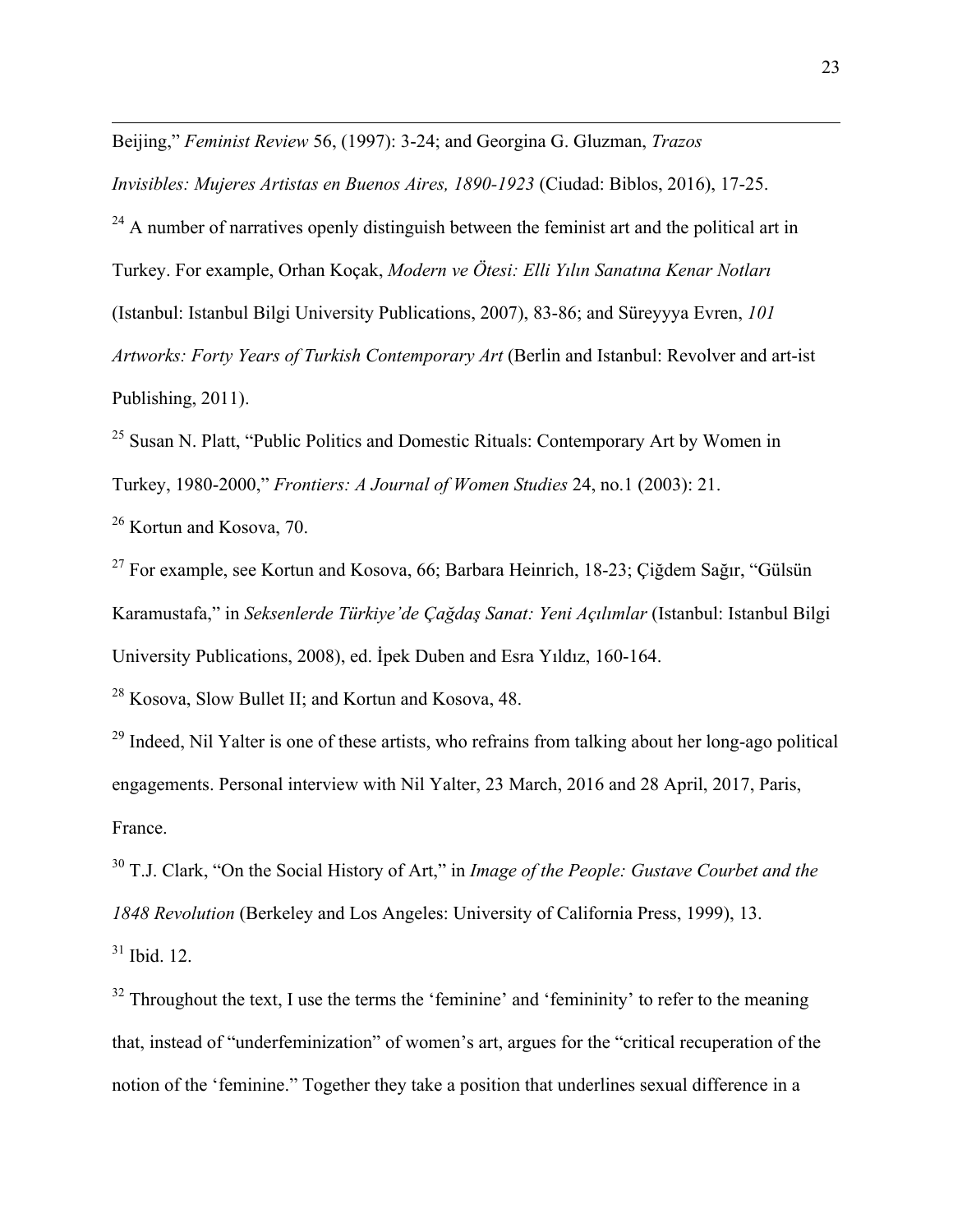positive way, as something that constitutes subjectivity in the artistic production and identity creation while challenging the values and categories constructed by patriarchal discourses, narratives and canons of art history. See Griselda Pollock, "Mother Trouble: The Maternal-Feminine in Phallic and Feminist Theory in Relation to Bracha Ettinger's Elaboration of Matrixial Ethics/Aesthetics," *Studies in the Maternal* 1, no.1 (2009): 10-11; and Janet Wolff, "The Feminine in Modern Art: Benjamin, Simmel and the Gender of Modernity," *Theory Culture Society* 17, 33 (2000): 34-35.

<u> 1989 - Andrea Andrew Maria (h. 1989).</u>

<sup>33</sup> Personal interview with Gülsün Karamustafa, 23<sup>rd</sup> September 2016, Berlin, Germany.

<sup>34</sup> Huo Rf, 56-58. Emphasis added.

<sup>35</sup> Interview with Karamustafa.

<sup>36</sup> George Monger, *Marriage Customs of the World: From Henna to Honeymoons* (Santa Barbara, CA: ABC-CLIO, LLC, 2005), 13.

<sup>37</sup> M. Çağatay Uluçay, *Harem* (Istanbul: Türk Tarih Kurumu Basımevi, 1971), 112, Volume 2. <sup>38</sup> Nancy Lindisfarne, *Elhamdulillah Laikiz* (Istanbul: İletişim Yayınları, 2002), quoted in Özlem Sandıkçı and B. Ece İlhan, "Dowry: A Cherished Possession or an Old-Fashioned Tradition in a Modernizing Society?" in *Contemporary Consumption Rituals: A Research Anthology*, ed. Cele C. Otnes and Tina M. Lowrey (Mahwah, New Jersey: Lawrence Erlbaum Associates, Inc., Publishers, 2004), 153.

<sup>39</sup> Sandıkçı and İlhan, 153.

<sup>40</sup> Nilüfer Göle, "Secularism and Islamism in Turkey: The Making of Elites and Counter-Elites," *Middle East Journal* 51, no. 1 (1997): 52.

<sup>41</sup> Kortun and Kosova, 85; and interview with Karamustafa.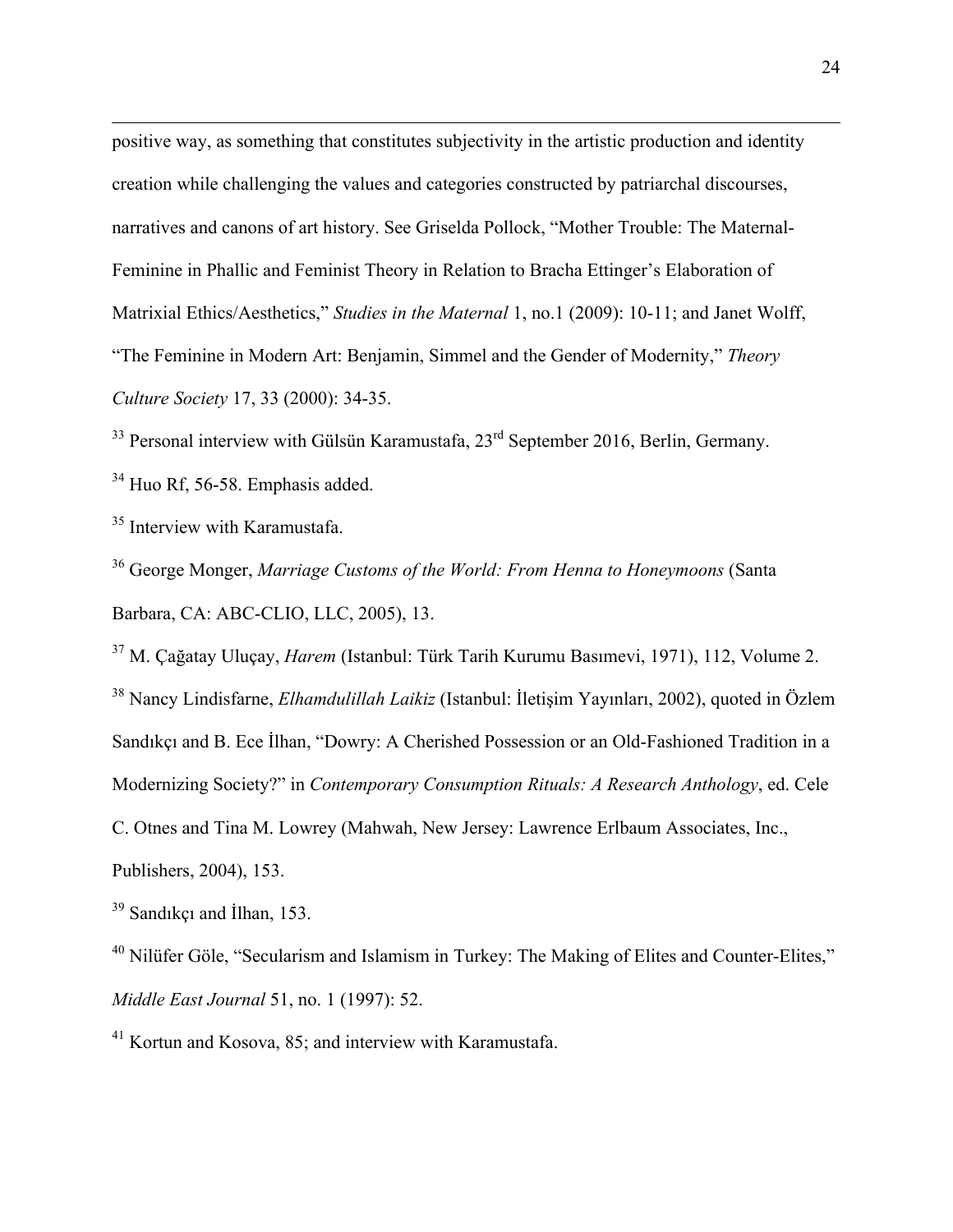<sup>42</sup> Gül Özyeğin, "My Father, an Agent of State Feminism and Other Unrelatable Conversations,"

in *Transatlantic Conversations: Feminism as Travelling Theory* (Farnham and Burlington:

Routledge, 2011), eds. Kathy Davis and Mary Evans 34-35.

<sup>43</sup> Marsha Meskimmon, *Women Making Art: History, Subjectivity, Aesthetics* (Oxon: Routledge, 2003), 39.

<sup>44</sup> Chantal Mouffe, *On the Political* (Abingdon: Routledge, 2005), 8-9.

<sup>45</sup> Interview with Karamustafa.

<sup>46</sup> Giritli, "Turkey Since the 1965 Elections," *Middle East Journal* 23, no.3 (1969): 353-54; and Feryal Saygılıgil, *Kadınlar Hep Vardı: Türkiye Solundan Kadın Portreleri* (Istanbul: Dipnot Publications, 2017), 223-264.

<sup>47</sup> Interview with Karamustafa.

<sup>48</sup> Ibid.; and phone interview with Nevhiz Tanyeli, 21 March 2017.

<sup>49</sup> Interview with Karamustafa.

 $50$  T.J. Clark, 11.

<sup>51</sup> Muzaffer Kaya, "Türkiye'de Anti Emperyalist Mücadele (1965-1971)," *Journal of Historical Studies* 4, (2006): 5-6.

<sup>52</sup> Leslie L. Roos, Noralou P. Roos, and Gary R. Field, "Students and Politics in

Turkey," *Daedalus* 97, no.1 (1968): 191. Also see Ismet Giritli, 353; and Doğan Gürpınar,

"Myths and Memories of the 1968 Events in Turkey: 1968 as the Mirror of 2008," *Turkish* 

*Studies* 12, no.3 (2011): 464.

<sup>53</sup> Güler Bek Arat, *1970-1980 Yılları Arasında Türkiye'de Kültürel ve Sanatsal Ortam* (Istanbul: SALT/Garanti Kültür AŞ, 2014), 91-93.

<sup>54</sup> Gülsün Karamustafa, "The View from Istanbul," *The New Tate Modern*, June, 2016: 19.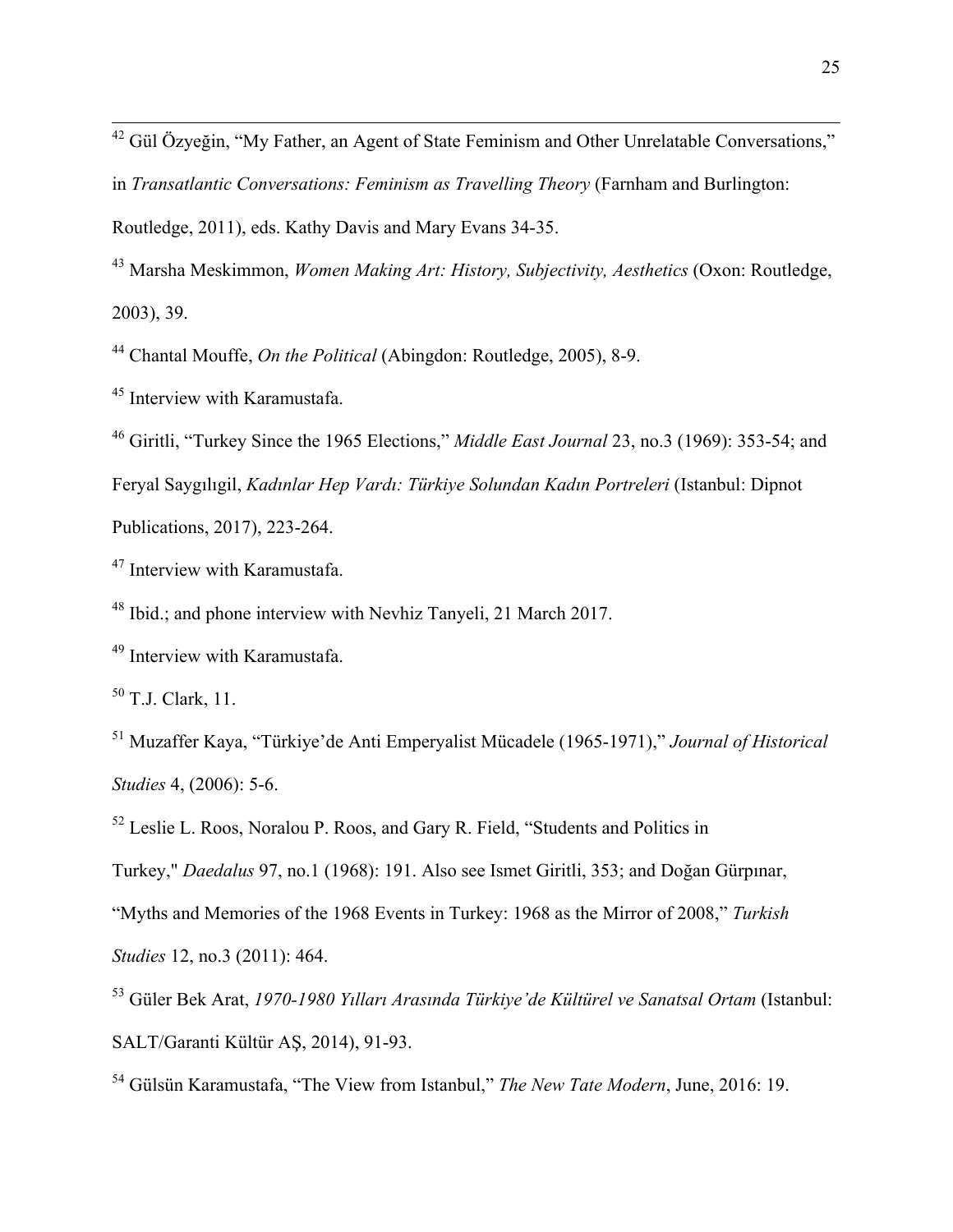<sup>55</sup> Murat Belge, "Nationalism, Democracy and the Left in Turkey," *Journal of Intercultural Studies* 30, no.1 (2009): 12; and Karamustafa, Ibid. 19.

<sup>56</sup> After being convicted, Karamustafa's passport was cancelled and she was not issued a new one until 1986. Barbara Heinrich, 15.

 $57$  Richard Noble quoted in Chantal Mouffe, "Art and Democracy: Art as an Agonistic Intervention in Public Space," Open!, accessed June 9, 2017, http://onlineopen.org/art-anddemocracy.

<sup>58</sup> Ayşegül Baykan and Tali Hatuka, "Politics and culture in the making of public space: Taksim Square, 1 May 1977, Istanbul," *Planning Perspectives* 25, no.1 (2010): 49-68

<sup>59</sup> René Block and Fulya Erdemci, "Pain and Pleasure," in *Iskorpit: Recent Art from Istanbul* (Berlin: Berliner Kulturveranstaltungs-GmbH, 1998), 10.

<sup>60</sup> Özlem Altunok, "Sanatçı Portresi: Sınırları Aşmak," *IstanbulArtNews* 16, (2015): 16  $61$  Huo Rf, 56-58.

 $62$  By proposing these two women as important influences for Karamustafa's life and work, I deliberately conflict with the master narratives that assert the painter Altan Gürman (1935– 1976), the creative male 'genius,' as the greatest influence on her art. See for example, Ahu

Antmen, "Why Do the Pioneers of Contemporary Art Have Pink IDs?" 72.

<sup>63</sup> Interview with Karamustafa.

<sup>64</sup> See Yasemin Özcan Kaya and Dilek Winchester, "Men's Year Dog's Year: Interview with Nil Yalter," in *Unjust Provocation* (Istanbul: Alef, 2009), ed. Ayşegül Sönmez.

<sup>65</sup> Marsha Meskimmon, 77-78.

<sup>66</sup> Deborah Cherry, *Beyond the Frame: Feminism and Visual Culture, Britain 1850-1900* (London: Routledge, 2000), 1-6.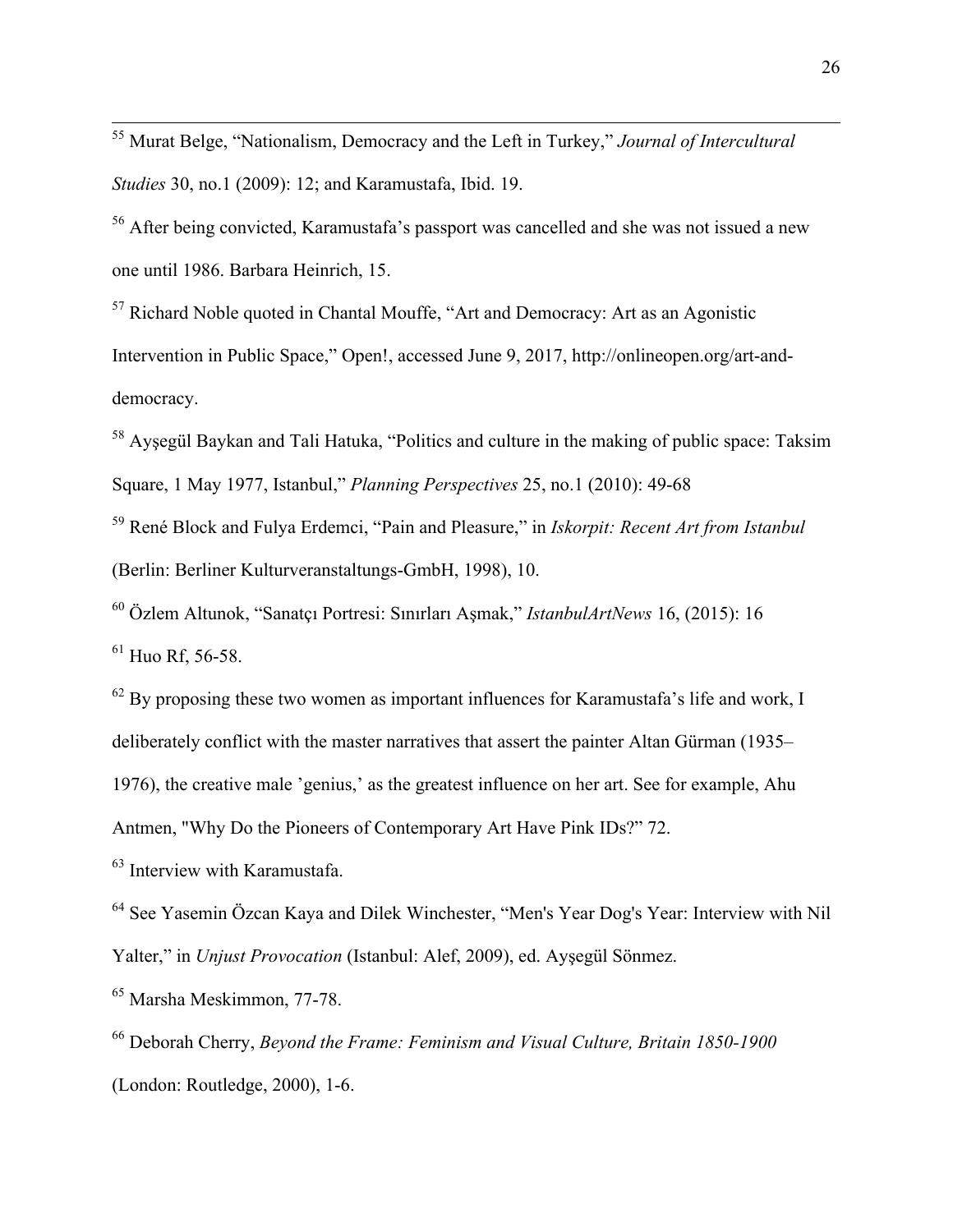<sup>67</sup> Jennifer G. Germann, "Queen Seduces Mistress: The Portraiture of Marie Leszczinska and Madame de Pompadour," in *Feminism Reframed: Reflections on Art and Difference* (Newcastleupon-Tyne: Cambridge Scholars Publishing, 2008), ed. Alexandra M. Kokoli, 140-6.

 $68$  Griselda Pollock, "The Politics of Theory: Generations and Geographies in Feminist Theory and the Histories of Art Histories," in *Generations and Geographies in the Visual Arts: Feminist Readings* (London and New York: Routledge, 1996), ed. Griselda Pollock, 9.

<sup>69</sup> See for example, Semra Germaner, "1968 Kuşağı Sanatçıları," in *Cumhuriyet'in Yetmişbeş Yılında Kültür ve Sanat Sempozyum Bildirileri* (Istanbul: Sanat Tarihi Publications, 2000), 87- 95; and Burcu Pelvanoğlu, *1980 Sonrası Türkiye'de Sanat: Dönüşümler* (Istanbul: PhD diss., 2009), 10. For a discussion of Nevhiz's work, see Levent Çalıkoğlu, "Boşluğa Yuvarlanışın Sevinci," *Milliyet Sanat* 526, (2003): 39; and Mehmet Ergüven, *Nevhiz* (Istanbul: Locus Publications, 2017).

<sup>70</sup> Semra Germaner, "Modernisation of Turkish Art: 1950-1990," in *Modern and Beyond: 1950- 2000* (Istanbul: Istanbul Bilgi University Publications, 2008), trans. Nazım Dikbaş, 18.

<sup>71</sup> See Nilüfer Erdem, *Analysis of Two Short Stories of Sevim Burak Through the Perspective of Applied Psychoanalysis: "Portrait of the Artist As Her Mother's Daughter"* (Istanbul: MA thesis, 2010), 161-162.

<sup>72</sup> Ibid. 20 and 92; and Nilüfer Güngörmüş Erdem, "'Sanatçının Annesinin Kızı Olarak' Portresi," in *Cinsiyetli Olmak, Sosyal Bilimlere Feminist Bakışlar* (Istanbul: Yapı Kredi Publications, 2007), ed. Zeynep Direk, 96-105.

<sup>73</sup> Interview with Karamustafa.

 $74$  Ibid.

 $75$  Heinrich, 15 and 53-55.